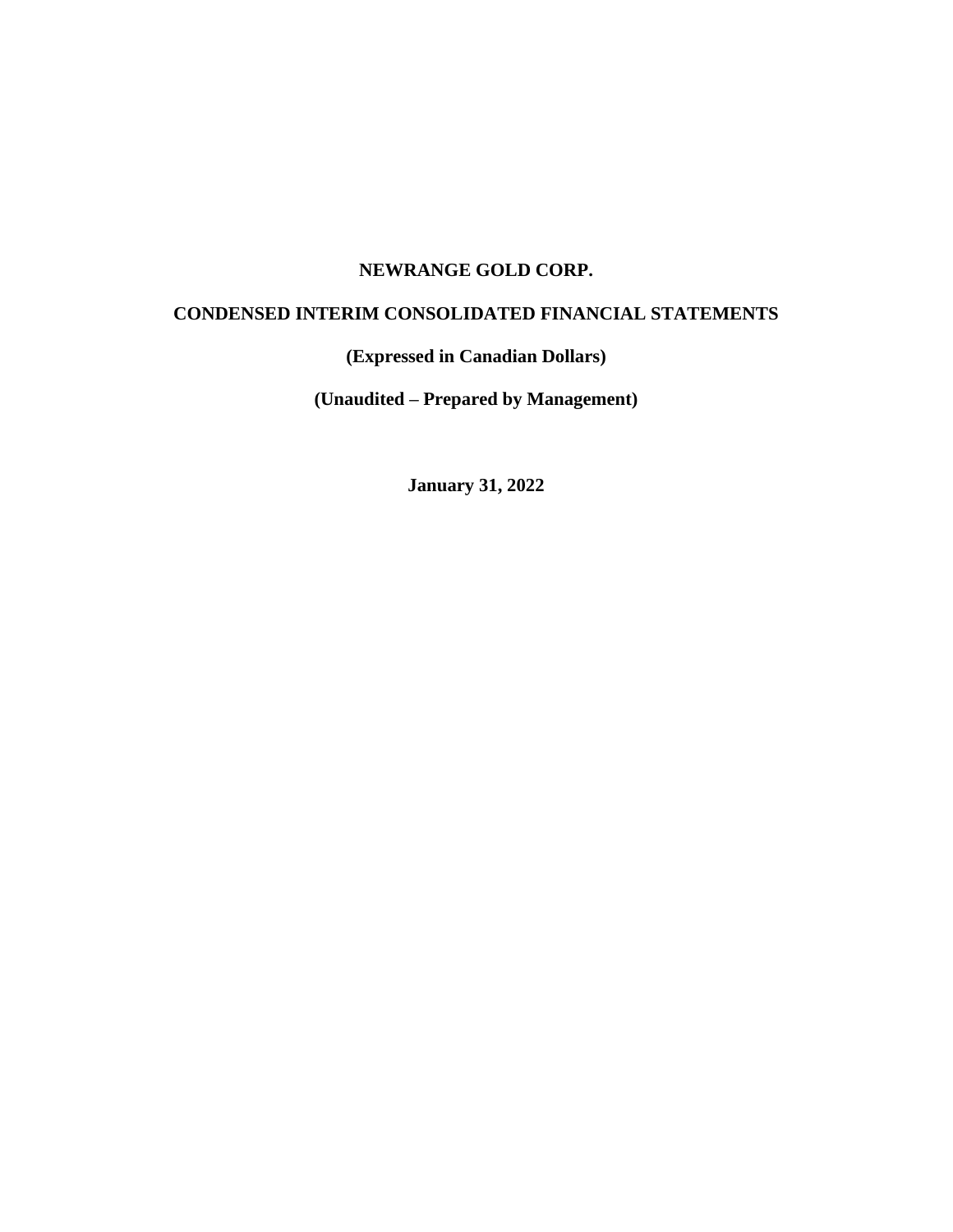# **NOTICE OF NO AUDITOR REVIEW OF INTERIM FINANCIAL STATEMENTS**

Under National Instrument 51-102, Part 4, subsection 4.3(3)(a), if an auditor has not performed a review of the interim financial statements, they must be accompanied by a notice indicating that the financial statements have not been reviewed by an auditor.

The Company's independent auditor has not performed a review of these financial statements in accordance with standards established by the Chartered Professional Accountants of Canada for a review of interim financial statements by an entity's auditor.

The accompanying unaudited interim financial statements of the Company have been prepared by and are the responsibility of the Company's management.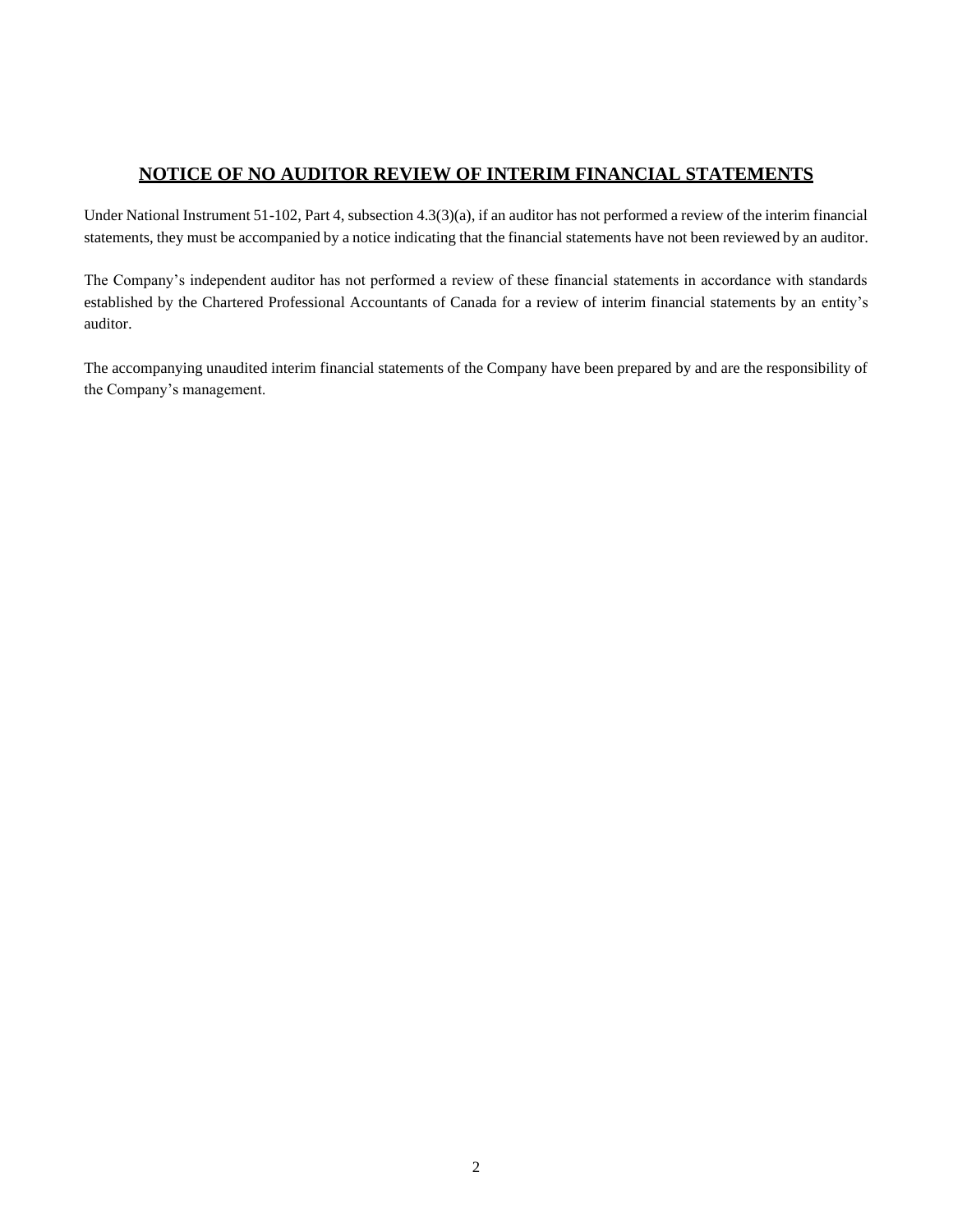# **NEWRANGE GOLD CORP.**  CONDENSED INTERIM CONSOLIDATED STATEMENTS OF FINANCIAL POSITION (Expressed in Canadian Dollars) (Unaudited – Prepared by Management)

|                                          |               | January 31,<br>2022 |                           | April 30,<br>2021 |
|------------------------------------------|---------------|---------------------|---------------------------|-------------------|
| <b>ASSETS</b>                            |               |                     |                           |                   |
| <b>Current</b>                           |               |                     |                           |                   |
| Cash                                     | $\mathsf{\$}$ | 415,100             | \$                        | 2,865,416         |
| Receivables                              |               | 28,223              |                           | 39,646            |
| Marketable securities (Note 8)           |               | 55,984              |                           | 524,069           |
| Prepaid expenses (Note 11)               |               | 192,685             |                           | 153,849           |
|                                          |               | 691,992             |                           | 3,582,980         |
| Right-of-use asset (Note 3)              |               |                     |                           | 5,139             |
| Land and equipment (Note 4)              |               | 72,887              |                           | 51,392            |
| Mineral properties (Note 5)              |               | 2,738,319           |                           | 1,890,509         |
| <b>TOTAL ASSETS</b>                      | $\$$          | 3,503,198           | \$                        | 5,530,020         |
| <b>LIABILITIES AND EQUITY</b>            |               |                     |                           |                   |
| <b>Current</b>                           |               |                     |                           |                   |
| Accounts payable and accrued liabilities | $\$$          | 325,313             | \$                        | 100,543           |
| Related party payables (Note 11)         |               | 157,570             |                           | 108,240           |
| Flow-through premium (Note 9)            |               | 20,308              |                           | 250,000           |
| Lease liability (Note 3)                 |               |                     |                           | 5,925             |
|                                          |               | 503,191             |                           | 464,708           |
| Loan payable (Note 7)                    |               | 40,000              |                           | 40,000            |
| <b>TOTAL LIABILITIES</b>                 |               | 543,191             |                           | 504,708           |
| <b>EQUITY</b>                            |               |                     |                           |                   |
| Share capital (Note 9)                   |               | 31,999,816          |                           | 31,607,935        |
| Commitment to issue shares (Note 16)     |               | 250,000             |                           |                   |
| Reserves (Note 9)                        |               | 9,806,802           |                           | 9,806,802         |
| Deficit                                  |               | (39,096,611)        |                           | (36, 389, 425)    |
| <b>TOTAL EQUITY</b>                      |               | 2,960,007           |                           | 5,025,312         |
| <b>TOTAL LIABILITIES AND EQUITY</b>      | \$            | 3,503,198           | $\boldsymbol{\mathsf{S}}$ | 5,530,020         |

# **Approved on behalf of the Board of Directors on March 28, 2022:**

| Signed:<br>"Robert Archer" | $D$ irector | Signed:<br>u: <i>"Ron Schmitz"</i> | Director |
|----------------------------|-------------|------------------------------------|----------|
|----------------------------|-------------|------------------------------------|----------|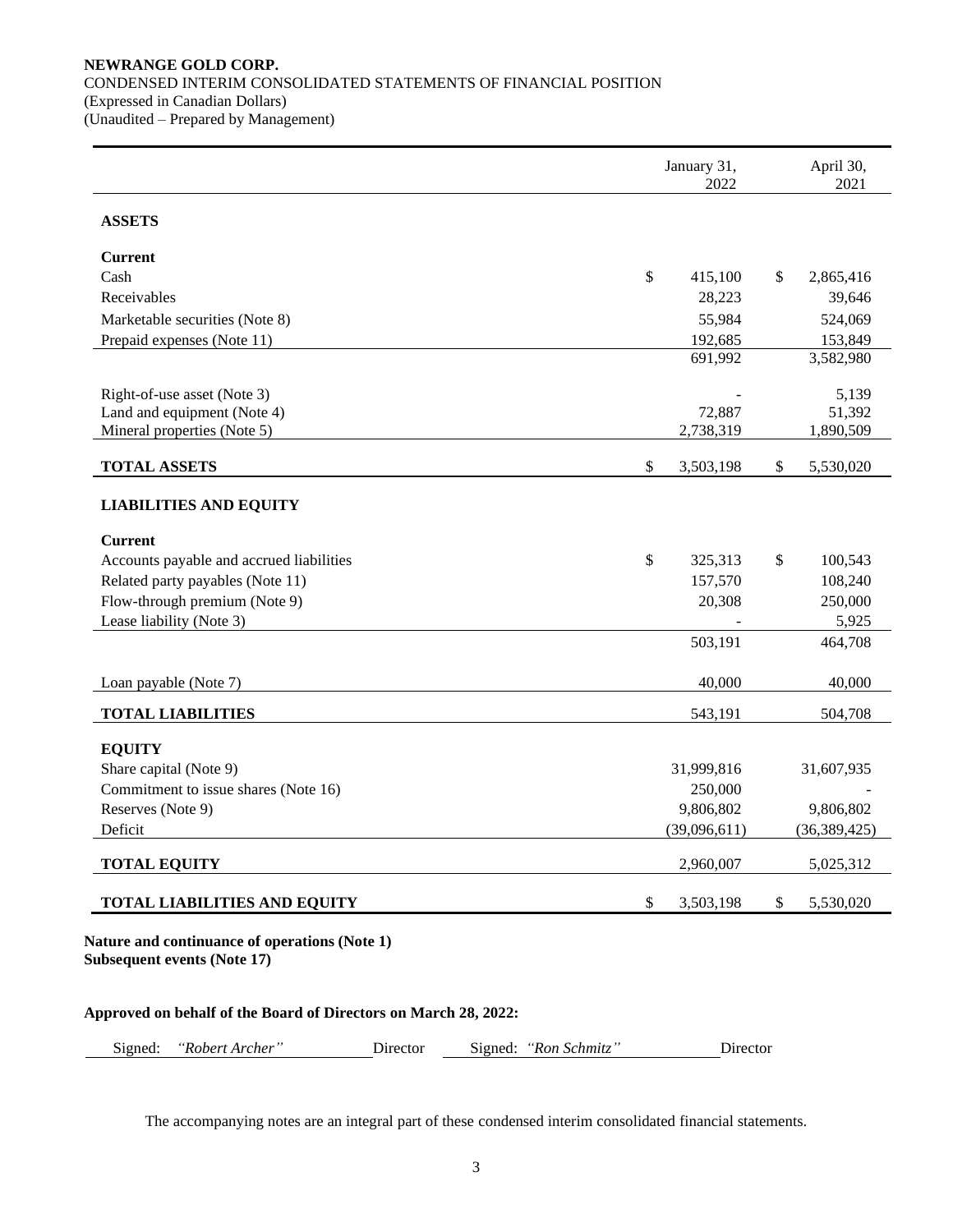# **NEWRANGE GOLD CORP.**

CONDENSED INTERIM CONSOLIDATED STATEMENTS OF INCOME (LOSS) AND COMPREHENSIVE INCOME (LOSS)

(Expressed in Canadian Dollars)

(Unaudited Prepared by Management)

|                                                      | Three months ended |                                                          |             |                                                                          | Nine months ended |                                                                                    |             |
|------------------------------------------------------|--------------------|----------------------------------------------------------|-------------|--------------------------------------------------------------------------|-------------------|------------------------------------------------------------------------------------|-------------|
|                                                      |                    |                                                          |             |                                                                          | January 31,       |                                                                                    |             |
|                                                      |                    |                                                          | 2021        |                                                                          | 2022              |                                                                                    | 2021        |
|                                                      |                    |                                                          |             |                                                                          |                   |                                                                                    |             |
|                                                      |                    |                                                          |             |                                                                          |                   |                                                                                    |             |
| \$                                                   |                    | \$.                                                      |             |                                                                          |                   | \$                                                                                 | 330,051     |
|                                                      |                    |                                                          |             |                                                                          | 5,195             |                                                                                    | 9,973       |
|                                                      |                    |                                                          |             |                                                                          |                   |                                                                                    | 1,746,558   |
|                                                      | 8,347              |                                                          | (1,655)     |                                                                          | 918               |                                                                                    | 1,248       |
|                                                      | (3,880)            |                                                          |             |                                                                          | (3,880)           |                                                                                    |             |
|                                                      | 122,902            |                                                          | 86,509      |                                                                          | 294,126           |                                                                                    | 276,144     |
|                                                      |                    |                                                          |             |                                                                          | (41, 413)         |                                                                                    |             |
|                                                      | 12,055             |                                                          | 7,121       |                                                                          | 62,229            |                                                                                    | 41,755      |
|                                                      |                    |                                                          |             |                                                                          | 205,807           |                                                                                    | (276, 616)  |
|                                                      | (111, 674)         |                                                          |             |                                                                          | (229, 692)        |                                                                                    |             |
|                                                      |                    |                                                          | 11,200      |                                                                          |                   |                                                                                    | 11,200      |
|                                                      | 23,317             |                                                          | 23,798      |                                                                          | 29,540            |                                                                                    | 34,738      |
|                                                      | (8,790)            |                                                          | 78,535      |                                                                          | (114,706)         |                                                                                    | 277,704     |
|                                                      |                    |                                                          |             |                                                                          |                   |                                                                                    |             |
|                                                      | (593, 342)         |                                                          | (1,117,963) |                                                                          |                   |                                                                                    | (2,452,755) |
|                                                      |                    |                                                          |             |                                                                          |                   |                                                                                    |             |
|                                                      |                    |                                                          |             |                                                                          |                   |                                                                                    |             |
|                                                      | (4,103)            |                                                          | 1,850,879   |                                                                          | (4,103)           |                                                                                    | 2,035,114   |
|                                                      |                    |                                                          |             |                                                                          |                   |                                                                                    |             |
|                                                      |                    |                                                          |             |                                                                          |                   |                                                                                    |             |
| \$                                                   | (597, 445)         | \$.                                                      | 732,916     |                                                                          |                   | <sup>\$</sup>                                                                      | (417, 641)  |
|                                                      |                    |                                                          |             |                                                                          |                   |                                                                                    |             |
| \$                                                   | (0.00)             | \$                                                       | 0.01        | \$                                                                       |                   | -S                                                                                 | (0.00)      |
|                                                      |                    |                                                          |             |                                                                          |                   |                                                                                    |             |
| Weighted average number of common shares outstanding |                    |                                                          |             |                                                                          |                   |                                                                                    |             |
|                                                      |                    |                                                          |             |                                                                          |                   |                                                                                    | 121,525,735 |
|                                                      |                    |                                                          |             |                                                                          |                   |                                                                                    | 121,525,735 |
|                                                      |                    | 2022<br>155,185<br>395,880<br>155,158,332<br>155,158,332 |             | January 31,<br>123,428<br>3,227<br>785,800<br>126,656,230<br>126,656,230 | \$                | 369,593<br>2,125,366<br>(2,703,083)<br>\$(2,707,186)<br>152,002,433<br>152,002,433 | (0.02)      |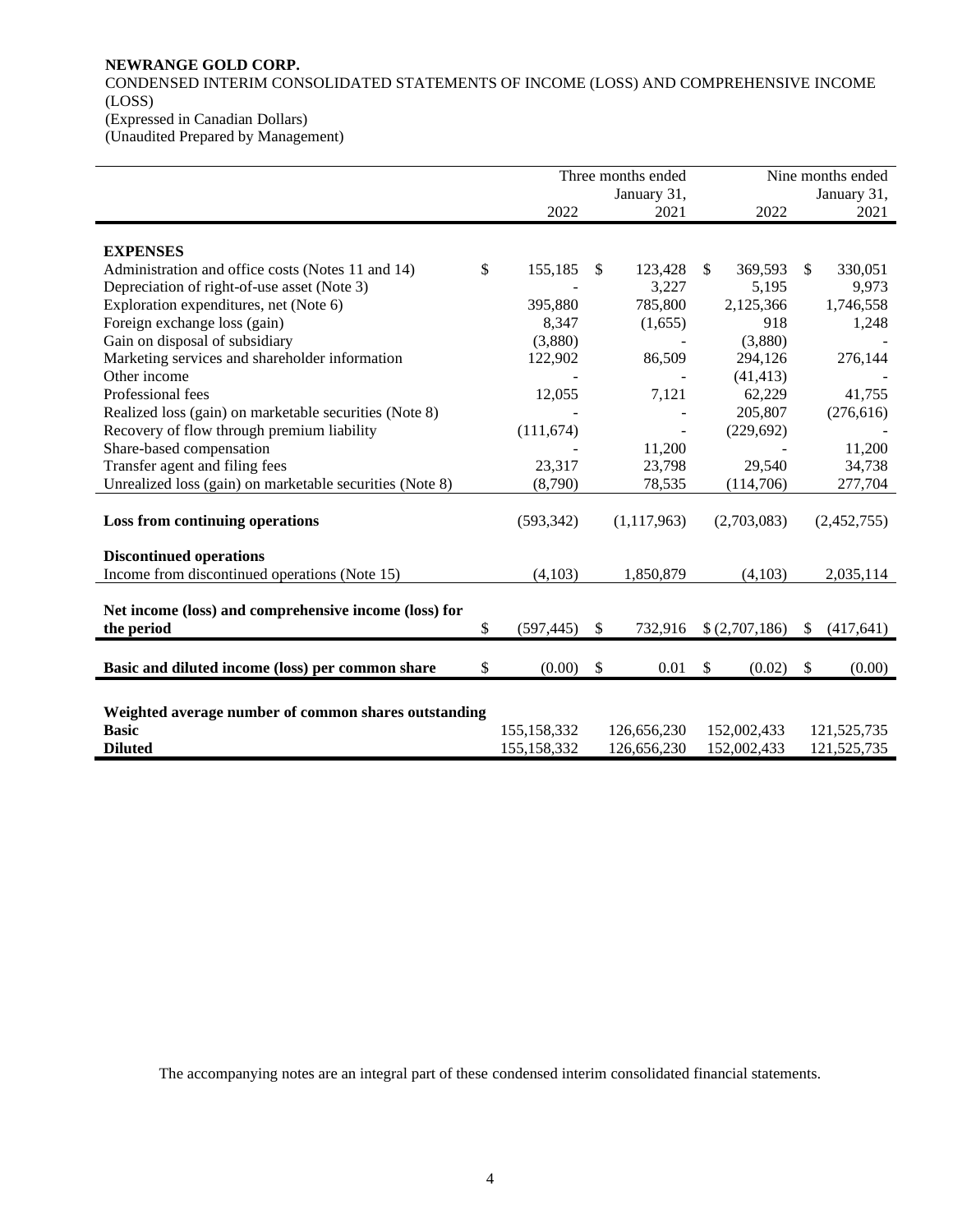# **NEWRANGE GOLD CORP.**  CONDENSED INTERIM CONSOLIDATED STATEMENTS OF CASH FLOWS (Expressed in Canadian Dollars) (Unaudited – Prepared by Management) NINE MONTHS ENDED JANUARY 31,

|                                                         | 2022              |    | 2021        |
|---------------------------------------------------------|-------------------|----|-------------|
| <b>CASH FLOWS FROM (TO)</b>                             |                   |    |             |
| <b>OPERATIONS</b>                                       |                   |    |             |
| Net loss for the period from continuing operations      | \$<br>(2,707,186) |    | (2,452,755) |
| Adjustments for:                                        |                   |    |             |
| Depreciation included in exploration expenditures       | 20,903            |    | 30,572      |
| Depreciation of right-of-use asset                      | 5,195             |    | 9,973       |
| Foreign exchange                                        | 8                 |    | (113)       |
| Realized loss (gain) on marketable securities           | 205,807           |    | (276, 616)  |
| Recovery of flow through premium liability              | (229, 692)        |    |             |
| Share-based compensation                                |                   |    | 11,200      |
| Unrealized loss (gain) on marketable securities         | (114,706)         |    | 277,704     |
| Changes in non-cash working capital items:              |                   |    |             |
| Receivables                                             | 11,423            |    | 441         |
| Prepaid expenses                                        | (38, 836)         |    | (24, 663)   |
| Accounts payable, accrued liabilities and related party | 274,100           |    | (13, 343)   |
|                                                         | (2,572,984)       |    | (2,437,600) |
|                                                         |                   |    |             |
| <b>INVESTING</b>                                        |                   |    |             |
|                                                         |                   |    |             |
| Acquisition of mineral properties                       | (606, 239)        |    | (439,190)   |
| Cash received from acquisition of Cangold Limited       | 400,000           |    |             |
| Purchase of equipment                                   | (42,398)          |    |             |
| Sale of marketable securities                           | 377,294           |    | 713,441     |
|                                                         | 128,657           |    | 274,251     |
|                                                         |                   |    |             |
| <b>FINANCING</b>                                        |                   |    |             |
| Lease payments                                          | (5,989)           |    | (10, 164)   |
| Loans received                                          |                   |    | 40,000      |
| Shares issued for stock options exercised               |                   |    | 116,968     |
| Shares issued for warrants exercised                    |                   |    | 1,271,600   |
|                                                         | (5,989)           |    | 1,418,404   |
|                                                         |                   |    |             |
| Change in cash - continuing operations                  | (2,450,316)       |    | (744, 945)  |
| Change in cash - discontinuing operations (Note 15)     |                   |    | 1,227,703   |
| Cash at beginning of period                             | 2,865,416         |    | 519,268     |
|                                                         |                   |    |             |
| Cash at end of period *                                 | \$<br>415,100     | S. | 1,002,026   |
| *Includes cash of discontinued operations               |                   |    |             |
|                                                         |                   |    |             |
| <b>Supplementary cash flow information</b>              |                   |    |             |
| Cash paid for interest and income taxes                 | \$                | \$ |             |
| Non-cash financing and investing activities:            |                   |    |             |
| Fair value of stock options exercised                   | \$                | \$ | 71,161      |
| Shares issued for mineral properties                    | \$<br>35,000      | \$ |             |
| Shares issued related to property acquisition           | \$                | \$ | 75,250      |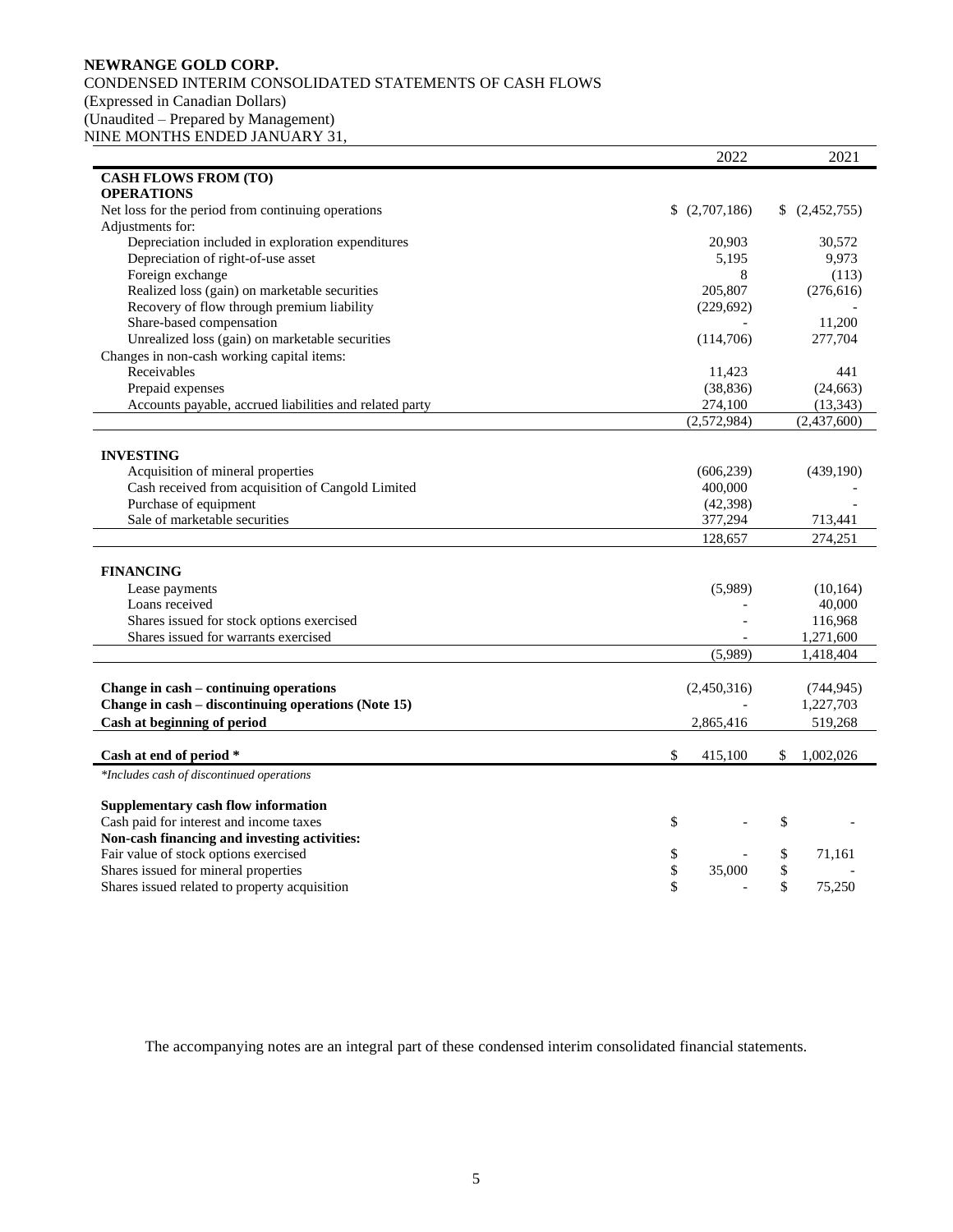# **NEWRANGE GOLD CORP.**  CONDENSED INTERIM CONSOLIDATED STATEMENTS OF CHANGES IN EQUITY (Expressed in Canadian Dollars) (Unaudited – Prepared by Management) NINE MONTHS ENDED JANUARY 31, 2022 AND 2021

|                                          | Number of<br><b>Shares</b> |               | <b>Share Capital</b> | <b>Commitment to</b><br>issue shares |               | <b>Reserves</b> |     | <b>Deficit</b> | <b>Total</b>    |
|------------------------------------------|----------------------------|---------------|----------------------|--------------------------------------|---------------|-----------------|-----|----------------|-----------------|
|                                          |                            |               |                      |                                      |               |                 |     |                |                 |
| <b>Balance at April 30, 2020</b>         | 114,632,046                | <sup>\$</sup> | 27,528,270 \$        |                                      | -S            | 9,622,563       | \$. | (34,259,146)   | \$<br>2,891,687 |
| Shares issued – options exercised        | 1,462,097                  |               | 116,968              |                                      |               |                 |     |                | 116,968         |
| Fair value – option exercised            |                            |               | 71,161               |                                      |               | (71, 161)       |     |                |                 |
| Shares issued – warrants exercised       | 10,361,000                 |               | 1,271,600            |                                      |               |                 |     |                | 1,271,600       |
| Shares issued for mineral properties     | 600,000                    |               | 75,250               |                                      |               |                 |     |                | 75,250          |
| Share-based compensation                 |                            |               |                      |                                      |               | 11,200          |     |                | 11,200          |
| Loss for the period                      |                            |               |                      |                                      |               |                 |     | (417, 641)     | (417, 641)      |
|                                          |                            |               |                      |                                      |               |                 |     |                |                 |
| <b>Balance at January 31, 2021</b>       | 127,055,143                |               | 29,063,249           |                                      |               | 9,562,602       |     | (34,676,787)   | 3,949,064       |
| Shares issued for cash                   | 23,394,929                 |               | 3,057,391            |                                      |               |                 |     |                | 3,057,391       |
| Share issue costs                        |                            |               | (184, 405)           |                                      |               |                 |     |                | (184, 405)      |
| Share issue costs - warrants             |                            |               | (78,300)             |                                      |               | 78,300          |     |                |                 |
| Flow-through premium                     |                            |               | (250,000)            |                                      |               |                 |     |                | (250,000)       |
| Share-based compensation                 |                            |               |                      |                                      |               | 165,900         |     |                | 165,900         |
| Loss for the period                      |                            |               |                      |                                      |               |                 |     | (1,712,638)    | (1,712,638)     |
|                                          | 150,450,072                |               |                      |                                      |               |                 |     |                |                 |
| <b>Balance at April 30, 2021</b>         | 500,000                    |               | 31,607,935           |                                      |               | 9,806,802       |     | (36,389,425)   | 5,025,312       |
| Shares issued for mineral properties     |                            |               | 35,000               |                                      |               |                 |     |                | 35,000          |
| Shares issued for acquisition of Cangold | 4,461,007                  |               | 356,881              |                                      |               |                 |     |                | 356,881         |
| Commitment to issue shares               |                            |               |                      | 250,000                              |               |                 |     |                | 250,000         |
| Loss for the period                      |                            |               |                      |                                      |               |                 |     | (2,707,186)    | (2,707,186)     |
| <b>Balance at January 31, 2022</b>       | 155,411,079                | \$            | 31,999,816 \$        | 250,000                              | <sup>\$</sup> | 9,806,802       | S.  | (39,096,611)   | \$<br>2,960,007 |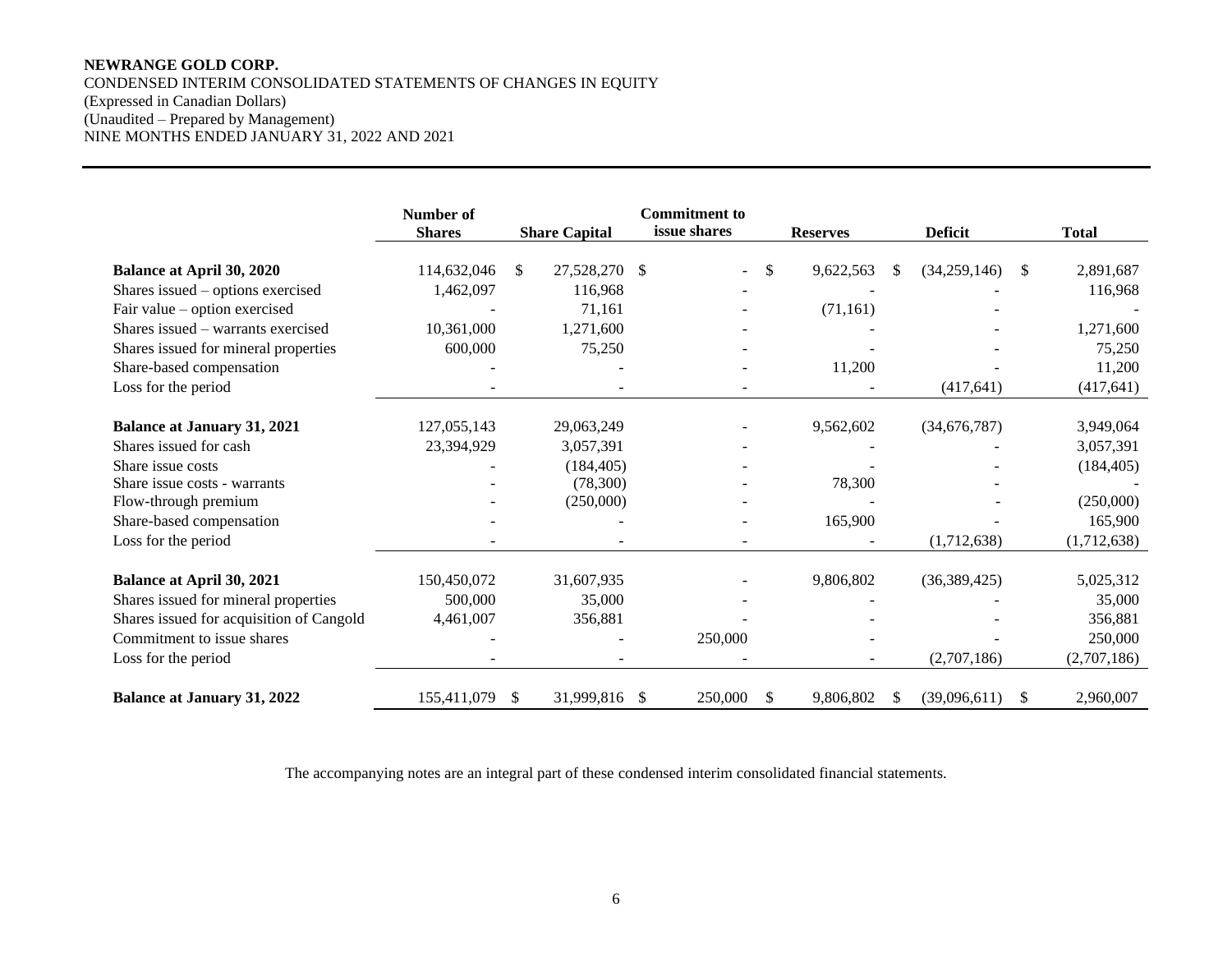# **1. NATURE AND CONTINUANCE OF OPERATIONS**

Newrange Gold Corp ("the Company or Newrange") was incorporated under the *Business Corporations Act (B.C.)* on May 16, 2006. The condensed interim consolidated financial statements of Newrange as at and for the nine months ended January 31, 2022 comprise the Company and its subsidiaries. Newrange is the ultimate parent of the consolidated group. The Company's corporate and head office address is  $#510 - 580$  Hornby Street, Vancouver, British Columbia, Canada, V6C 3B6. The Company's shares are traded on the TSX Venture Exchange under the Symbol "NRG".

On February 7, 2018, the Company began trading on the OTCQB Venture Market in the United States under the symbol NRGOF.

The Company is an exploration stage company focused on acquiring and exploring mineral properties in the United States and Canada.

These condensed interim consolidated financial statements have been prepared using accounting policies consistent with International Financial Reporting Standards ("IFRS") as issued by the International Accounting Standards Board ("IASB"), with the assumption that the Company will be able to realize its assets and discharge its liabilities in the normal course of business rather than through a process of forced liquidation for the foreseeable future. The operations of the Company were primarily funded by the issue of share capital and loans. The continued operations of the Company are dependent on its ability to develop a sufficient financing plan, receive continued financial support from related parties and lenders, complete sufficient public equity financing, or generate profitable operations in the future. These condensed interim consolidated financial statements do not include any adjustments to the amounts and classification of assets and liabilities that might be necessary should the Company be unable to continue in business.

The Company is in the business of exploring for minerals that by its nature involves a high degree of risk. There can be no assurance that current exploration programs will result in profitable mining operations. The recoverability of the carrying value of the mineral properties and the Company's continued existence is dependent upon the preservation of its interest in the underlying properties, the discovery of economically recoverable reserves, the achievement of profitable operations, the ability of the Company to obtain financing or, alternatively, upon the Company's ability to dispose of its interest on an advantageous basis. Additionally, the Company estimates that it will need additional capital to operate for the upcoming year. These material uncertainties may cast significant doubt on the Company's ability to continue as a going concern.

During the period ended January 31, 2022, the Company incurred a net loss of \$2,707,186 (2021 – \$417,641), and as at January 31, 2022, had working capital of \$188,801 (April 31, 2021 - \$3,118,272).

In March 2020, the World Health Organization declared coronavirus COVID-19 a global pandemic. This contagious disease outbreak, which has continued to spread, and any related adverse public health developments, has adversely affected workforces, economies, and financial markets globally, potentially leading to an economic downturn. It is not possible for the Company to predict the duration or magnitude of the adverse results of the outbreak and its effects on the Company's business or ability to raise funds.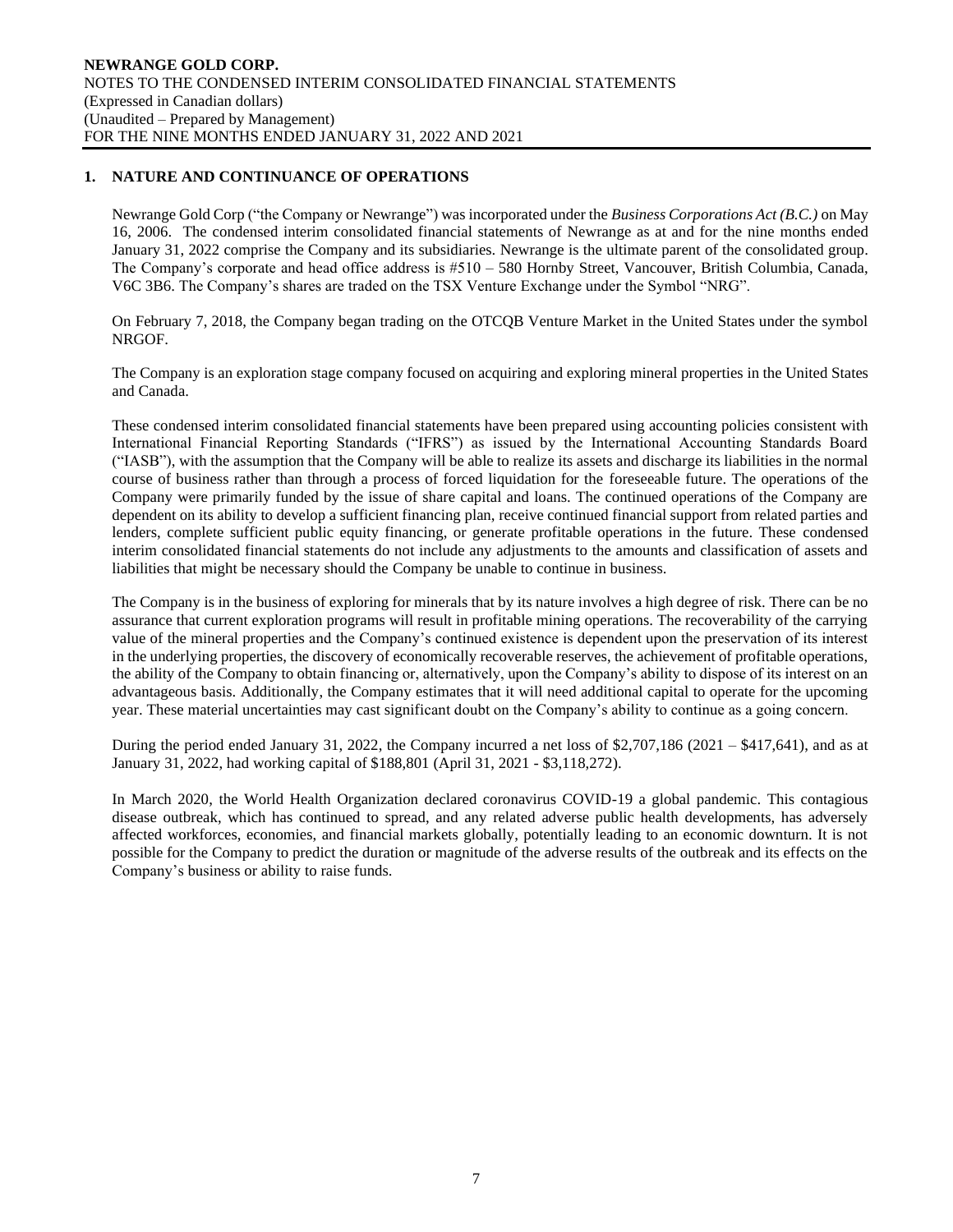# **2. SIGNIFICANT ACCOUNTING POLICIES**

#### **Basis of Presentation**

The condensed interim consolidated financial statements have been prepared on a historical cost basis, except for certain financial instruments that have been measured at fair value. The condensed interim consolidated financial statements are presented in Canadian dollars which is the functional currency of the Company and its subsidiaries.

In addition, these condensed interim consolidated financial statements have been prepared using the accrual basis of accounting except for cash flow information.

The policies applied in the condensed interim consolidated financial statements are presented below and are based on IFRS issued and effective as of March 28, 2022, the date the Board of Directors approved the condensed interim consolidated financial statements. Any subsequent changes to IFRS that are given effect in the Company's audited annual consolidated financial statements for the year ending April 30, 2022, could result in restatements of these condensed consolidated interim financial statements. These condensed consolidated interim financial statements should be read in conjunction with the Company's audited annual consolidated financial statements for the year ended April 30, 2021.

# **Basis of Consolidation**

These condensed interim consolidated financial statements include the accounts of the Company and the following subsidiaries:

|                                |                               |                            | Ownership   | Ownership |
|--------------------------------|-------------------------------|----------------------------|-------------|-----------|
|                                |                               |                            | January 31, | April 30, |
| <b>Name</b>                    | <b>Place of Incorporation</b> | <b>Principal Activity</b>  | 2022        | 2021      |
| Newrange Gold Corp             | British Columbia, Canada      | <b>Exploration company</b> | 100%        | 100%      |
| 0766888 BC Ltd.                | British Columbia, Canada      | Holding company            |             | 100%      |
| Colombian Investments<br>(BVI) | <b>British Virgin Islands</b> |                            |             | 100%      |
| Corp.                          |                               | Holding company            |             |           |
| Colombia Holdings (BVI) Ltd.   | <b>British Virgin Islands</b> | Holding company            |             | 100%      |
| NR Gold LLC                    | <b>United States</b>          | Exploration company        | 100%        | 100%      |
| Pamlico Mines Ltd.             | <b>United States</b>          | Exploration company        | 100%        | 100%      |
| Cangold Limited                | British Columbia, Canada      | Exploration company        | 100%        | $0\%$     |

Inter-company balances and transactions, including any unrealized income and expenses arising from inter-company transactions, are eliminated in preparing the consolidated financial statements.

Certain of the prior year's comparative figures have been reclassified to conform with the current year's presentation.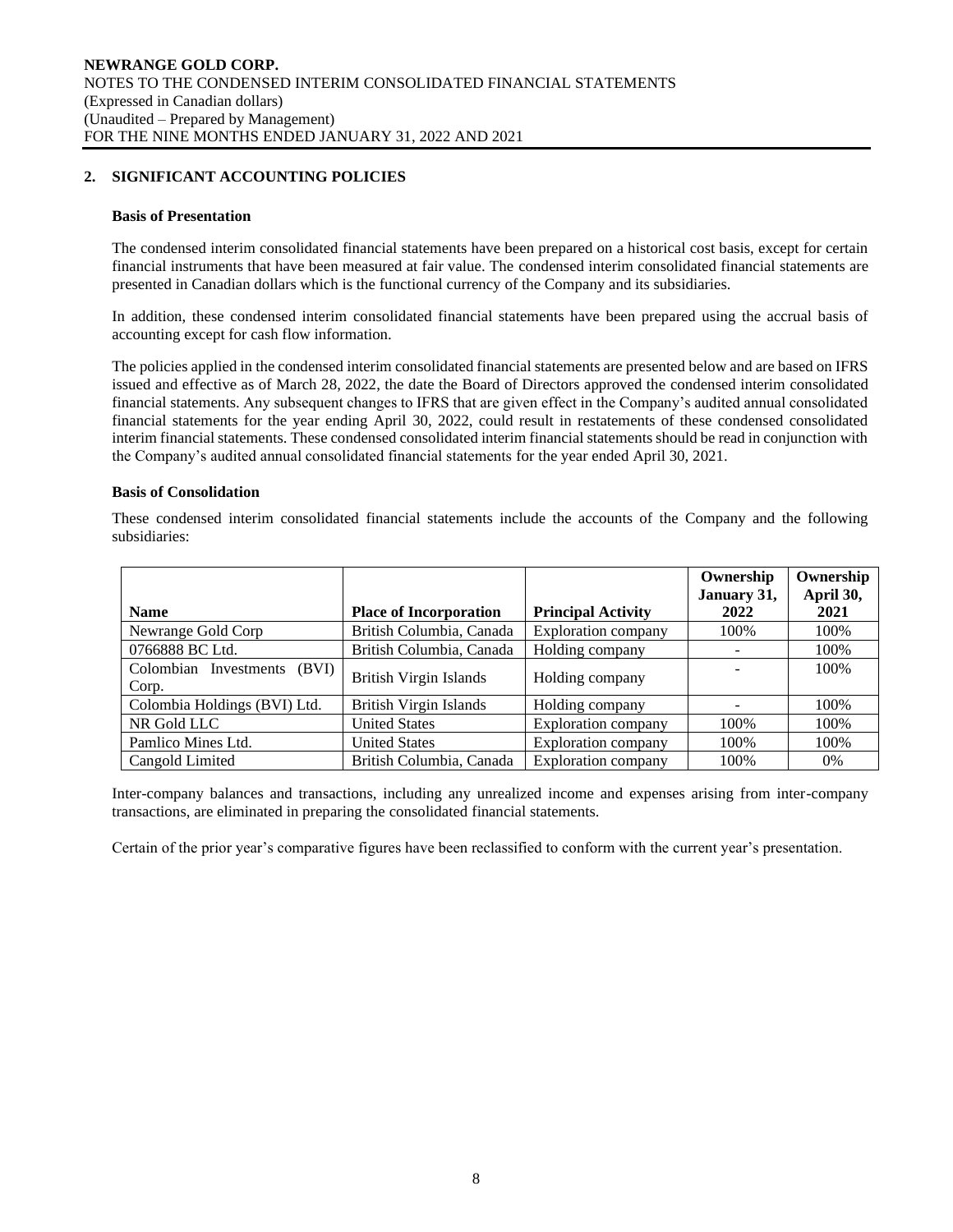#### **Foreign Currencies**

The Company's functional and presentation currency is the Canadian dollar. The individual financial statements of each group entity are measured in the currency of the primary economic environment in which the entity operates (its functional currency).

In preparing the condensed interim financial statements of the individual entities, transactions in currencies other than an entity's functional currency (foreign currencies) are recorded at the exchange rates prevailing at the dates of the transactions. At the end of each reporting period, monetary items denominated in foreign currencies are translated at the exchange rates prevailing at the statement of financial position date. Non-monetary items that are measured in terms of historical cost in a foreign currency are translated using the exchange rate at the date of the transaction. Exchange differences are recognized in profit or loss, unless the difference relates to an item that is recognized in other comprehensive income or loss, whereby the exchange difference would be recognized in other comprehensive income or loss and reclassified from equity to the statements of loss and comprehensive loss on disposal or partial disposal of the net investment. For the purpose of presenting consolidated financial statements, the Company has determined that the functional currency of its subsidiaries is the Canadian dollar.

#### **Financial Instruments**

The Company is required to classify its financial instruments measured at fair value at one of three levels according to the relative reliability of the inputs used to estimate fair values:

Level 1 – Unadjusted quoted prices in active markets for identical assets or liabilities;

Level 2 – Inputs other than quoted prices that are observable for the asset or liability either directly or indirectly; and

Level 3 – Inputs that are not based on observable market data.

#### *Financial assets*

The Company classifies its financial assets in the following categories: at fair value through profit or loss ("FVTPL"), at fair value through other comprehensive income ("FVTOCI") or at amortized cost. The classification depends on the purpose for which the financial assets were acquired. Management determines the classification of its financial assets at initial recognition.

#### *Financial assets at FVTPL*

Financial assets carried at FVTPL are initially recorded at fair value and transaction costs are expensed in the statement of loss and comprehensive loss. Realized and unrealized gains and losses arising from changes in the fair value of the financial asset held at FVTPL are included in the statement of loss and comprehensive loss in the period in which they arise. Cash and marketable securities are classified as FVTPL.

#### *Financial assets at FVTOCI*

Investments in equity instruments at FVTOCI are initially recognized at fair value plus transaction costs. Subsequently they are measured at fair value, with gains and losses arising from changes in fair value recognized in other comprehensive income. There is no subsequent reclassification of fair value gains and losses to profit or loss following the derecognition of the investment.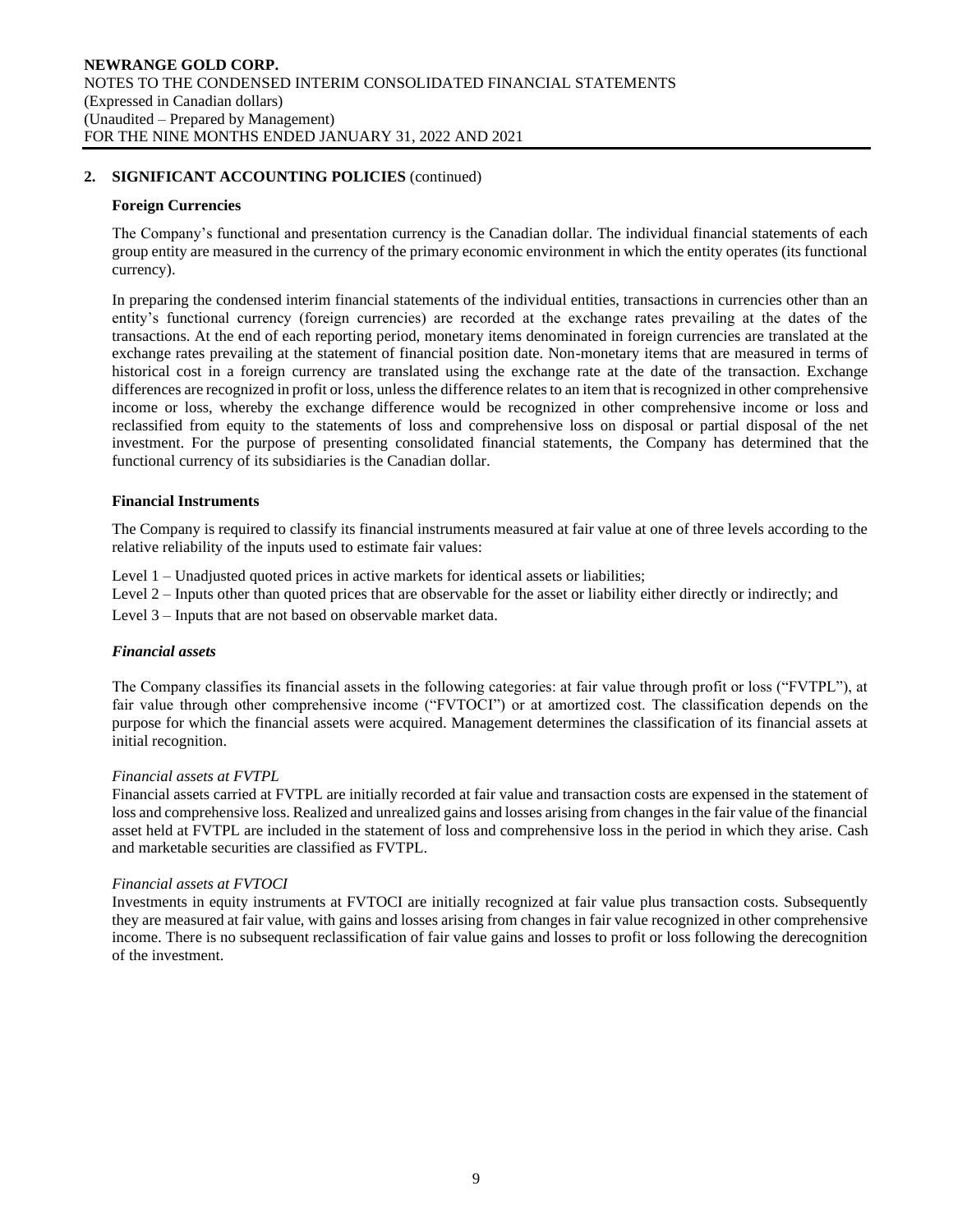#### *Financial assets (continued)*

#### *Financial assets at amortized cost*

Financial assets at amortized cost are initially recognized at fair value and subsequently carried at amortized cost less any impairment. They are classified as current assets or non-current assets based on their maturity date.

Financial assets are derecognized when they mature or are sold, and substantially all the risks and rewards of ownership have been transferred. Gains and losses on derecognition of financial assets classified as FVTPL or amortized cost are recognized in the statement of loss and comprehensive loss. Gains or losses on financial assets classified as FVTOCI remain within accumulated other comprehensive income.

#### *Impairment of financial assets*

The Company recognizes a loss allowance for expected credit losses on financial assets that are measured at amortized cost. At each reporting date, the loss allowance for the financial asset is measured at an amount equal to the lifetime expected credit losses if the credit risk on the financial asset has increased significantly since initial recognition. If at the reporting date, the financial asset has not increased significantly since initial recognition, the loss allowance is measured for the financial asset at an amount equal to twelve months of expected credit losses. For trade receivables, the Company applies the simplified approach to providing for expected credit losses, which allows the use of a lifetime expected loss provision. Impairment losses on financial assets carried at amortized cost are reversed in subsequent periods if the amount of the loss decreases and the decrease can be objectively related to an event occurring after the impairment was recognized. Given the nature and balances of the Company's receivables, the Company has no material loss allowance at adoption or as at January 31, 2022.

#### *Financial liabilities*

The Company classifies its financial liabilities into one of two categories as follows:

#### *Fair value through profit or loss*

This category comprises derivatives and financial liabilities incurred principally for the purpose of selling or repurchasing in the near term. They are carried at fair value with changes in fair value recognized in profit or loss.

#### *Financial liabilities at amortized cost*

This category consists of liabilities carried at amortized cost using the effective interest method. These financial liabilities are initially recognized at fair value less directly attributable transaction costs.

The following table summarizes the clarification for each class of the Company's financial assets and financial liabilities:

|                                          | <b>IFRS</b> 9  |
|------------------------------------------|----------------|
|                                          | Classification |
|                                          |                |
| Cash                                     | Amortized cost |
| Receivables                              | Amortized cost |
| Marketable securities                    | <b>FVTPL</b>   |
| Accounts payable and accrued liabilities | Amortized cost |
| Related party payables                   | Amortized cost |
| Loan payable                             | Amortized cost |
| Lease liability                          | Amortized cost |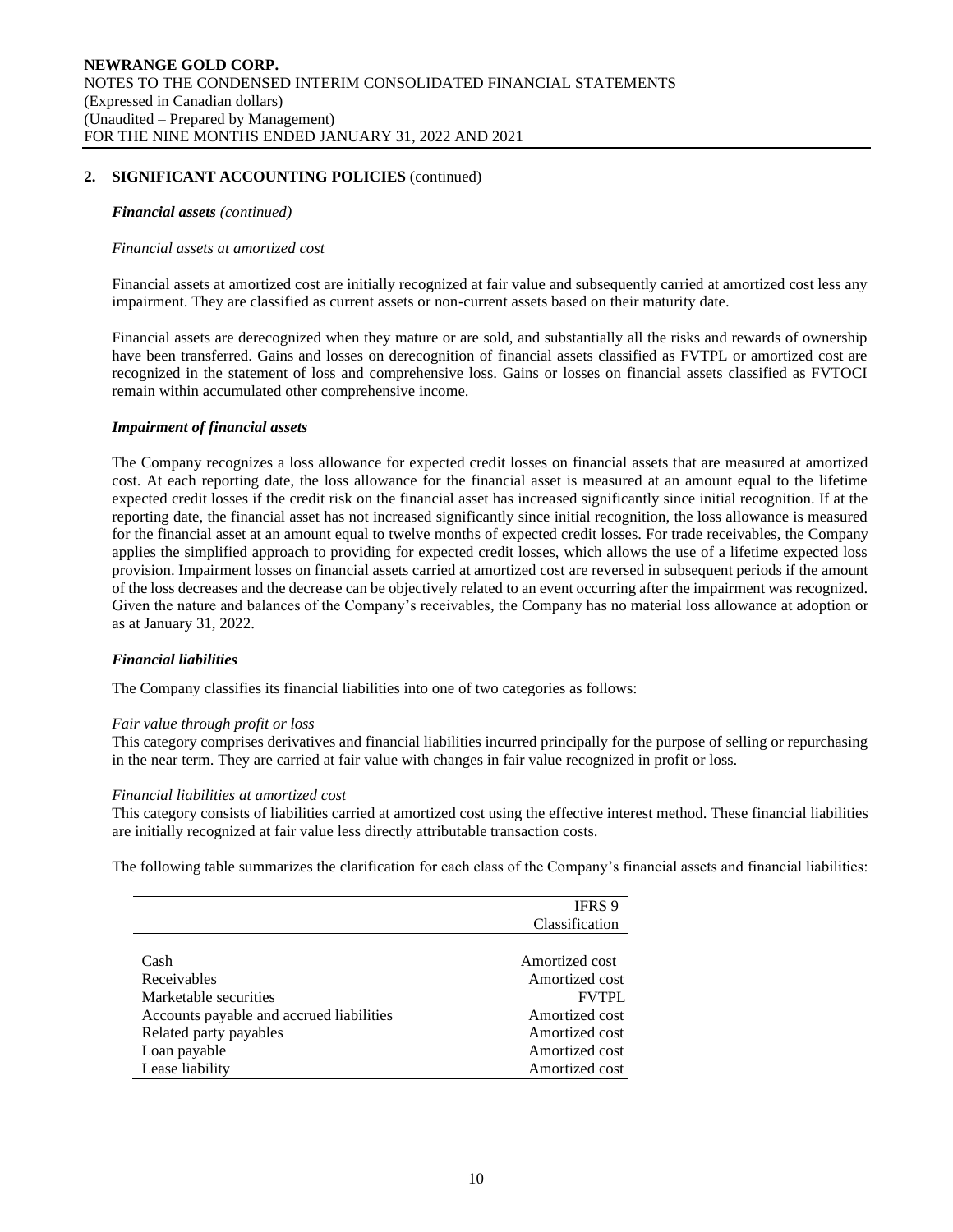*Financial liabilities (continued)*

**Cash** 

Cash in the statement of financial position consists of cash at banks and on hand.

#### **Land and Equipment**

Equipment is carried at cost, less accumulated depreciation and accumulated impairment losses. The cost of an item of equipment consists of the purchase price, any costs directly attributable to bringing the asset to the location and condition necessary for its intended use and an initial estimate of the costs of dismantling and removing the item and restoring the site on which it is located. Depreciation is provided at rates calculated to write off the cost of equipment, less their estimated residual value, using the straight-line method over three to five years. Land is carried at cost less accumulated impairment losses.

An item of equipment is derecognized upon disposal or when no future economic benefits are expected to arise from the continued use of the asset. Any gain or loss arising on disposal of the asset, determined as the difference between the net disposal proceeds and the carrying amount of the asset, is recognized in profit or loss in the consolidated statement of loss and comprehensive loss.

# **Mineral Properties and Exploration and Evaluation Expenditures**

Acquisition costs for mineral properties, net of recoveries, are capitalized on a property-by-property basis. Acquisition costs include cash consideration and the value of common shares, based on recent issue prices, issued for mineral properties pursuant to the terms of the agreement. Exploration and evaluation expenditures, net of recoveries, are charged to operations as incurred. After a property is determined by management to be commercially viable, exploration and evaluation expenditures on the property are capitalized.

A mineral property acquired under an option agreement, where payments are made at the sole discretion of the Company, is capitalized at the time of payment. Option payments received are treated as a reduction of the carrying value of the related acquisition cost for the mineral property until the payments are in excess of acquisition costs, at which time they are then credited to operations. Option payments are at the discretion of the optionee and, accordingly, are accounted for when receipt is reasonably assured. Capitalized acquisition costs are assessed for impairment if facts and circumstances suggest that the carrying amount exceeds the recoverable amount. When there is little prospect of further work on a property being carried out by the Company or its partners, when a property is abandoned, or when the capitalized costs are no longer considered recoverable, the related property costs are written down to management's estimate of their net recoverable amount.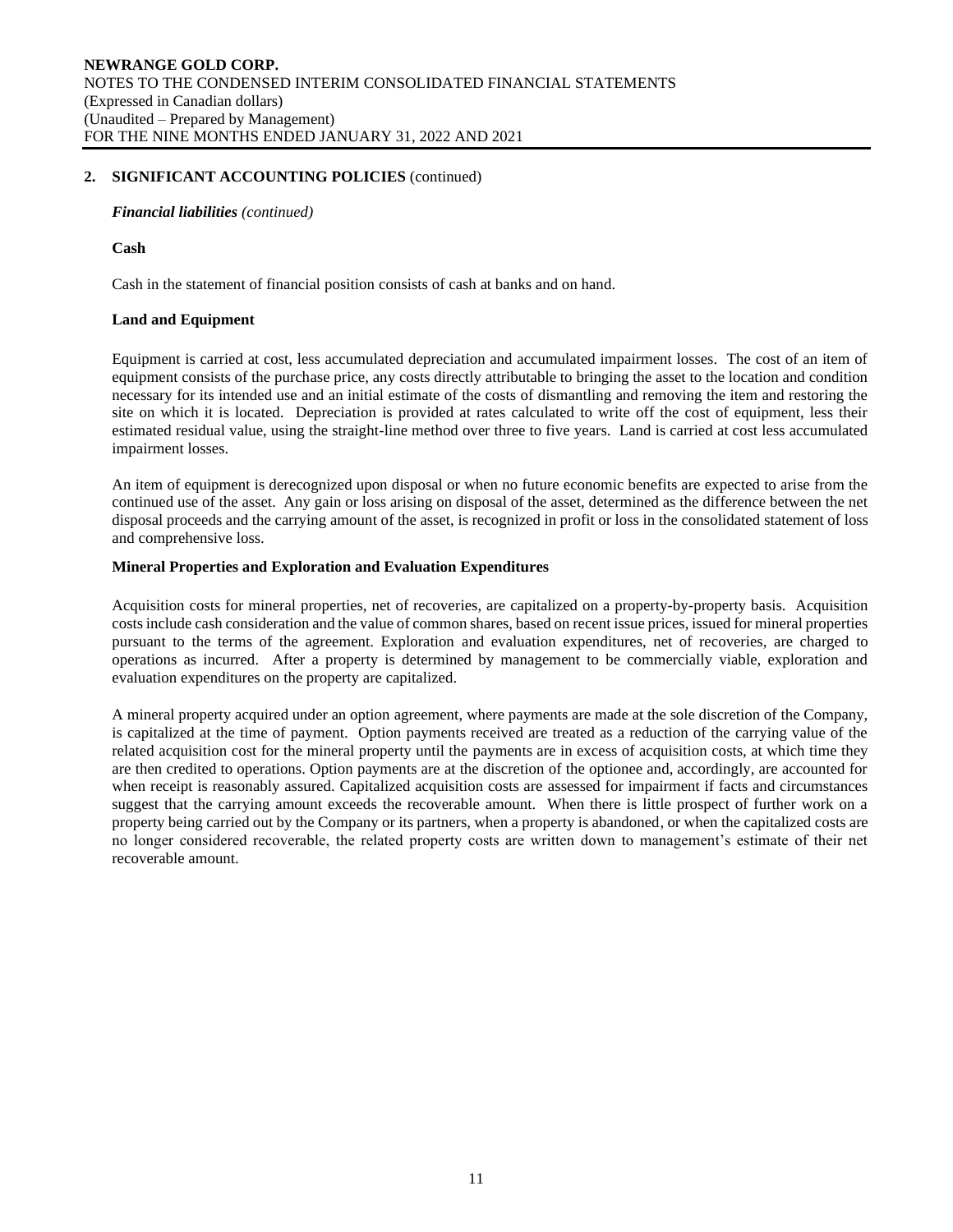#### **Impairment of Non-Financial Assets**

At each statement of financial position reporting date, the Company reviews the carrying amounts of its tangible and intangible assets to determine whether there is an indication that those assets have suffered an impairment loss. If any such indication exists, the recoverable amount of the asset is estimated in order to determine the extent of the impairment loss (if any). Where it is not possible to estimate the recoverable amount of an individual asset, the Company estimates the recoverable amount of the cash-generating unit to which the assets belong.

The recoverable amount is the higher of fair value less costs to sell and value in use. In assessing value in use, the estimated future cash flows are discounted to their present value using a pre-tax discount rate that reflects current market assessments of the time value of money and the risks specific to the asset.

If the recoverable amount of an asset (or cash-generating unit) is estimated to be less than its carrying amount, the carrying amount of the asset (or cash-generating unit) is reduced to its recoverable amount. An impairment loss is recognized immediately in the statement of loss and comprehensive loss, unless the relevant asset is carried at a revalued amount, in which case the impairment loss is treated as a revaluation decrease.

Where an impairment loss subsequently reverses, the carrying amount of the asset (cash-generating unit) is increased to the revised estimate of its recoverable amount, to the extent that the increased carrying amount does not exceed the carrying amount that would have been determined had no impairment loss been recognized for the asset (or cash-generating unit) in prior years.

#### **Restoration, Rehabilitation and Environmental Obligations**

An obligation to incur restoration, rehabilitation and environmental costs arises when environmental disturbance is caused by the exploration, development or ongoing production of a mineral property interest. Such costs arising from the decommissioning of plant and other site preparation work, discounted to their net present value, are provided for and capitalized at the start of each project to the carrying amount of the asset, as soon as the obligation to incur such costs arises. Discount rates using a pre-tax rate that reflect the time value of money are used to calculate the net present value. These costs are charged against profit or loss over the economic life of the related asset, through amortization using either the unit-of-production or the straight line method. The related liability is adjusted for each period for the unwinding of the discount rate and for changes to the current market-based discount rate, amount or timing of the underlying cash flows needed to settle the obligation. Costs for restoration of subsequent site damage which is created on an ongoing basis during production are provided for at their net present values and charged against profits as extraction progresses. The Company has no material restoration, rehabilitation and environmental costs as the disturbance to date is minimal.

#### **Provisions**

Provisions are recorded when a present legal or constructive obligation exists as a result of past events where it is probable that an outflow of resources embodying economic benefits will be required to settle the obligation and a reliable estimate of the amount of the obligation can be made.

The amount recognized as a provision is the best estimate of the consideration required to settle the present obligation at the statement of financial position date, taking into account the risks and uncertainties surrounding the obligation. Where a provision is measured using the cash flows estimated to settle the present obligation, its carrying amount is the present value of those cash flows. When some or all of the economic benefits required to settle a provision are expected to be recovered from a third party, the receivable is recognized as an asset if it is virtually certain that reimbursement will be received and the amount receivable can be measured reliably.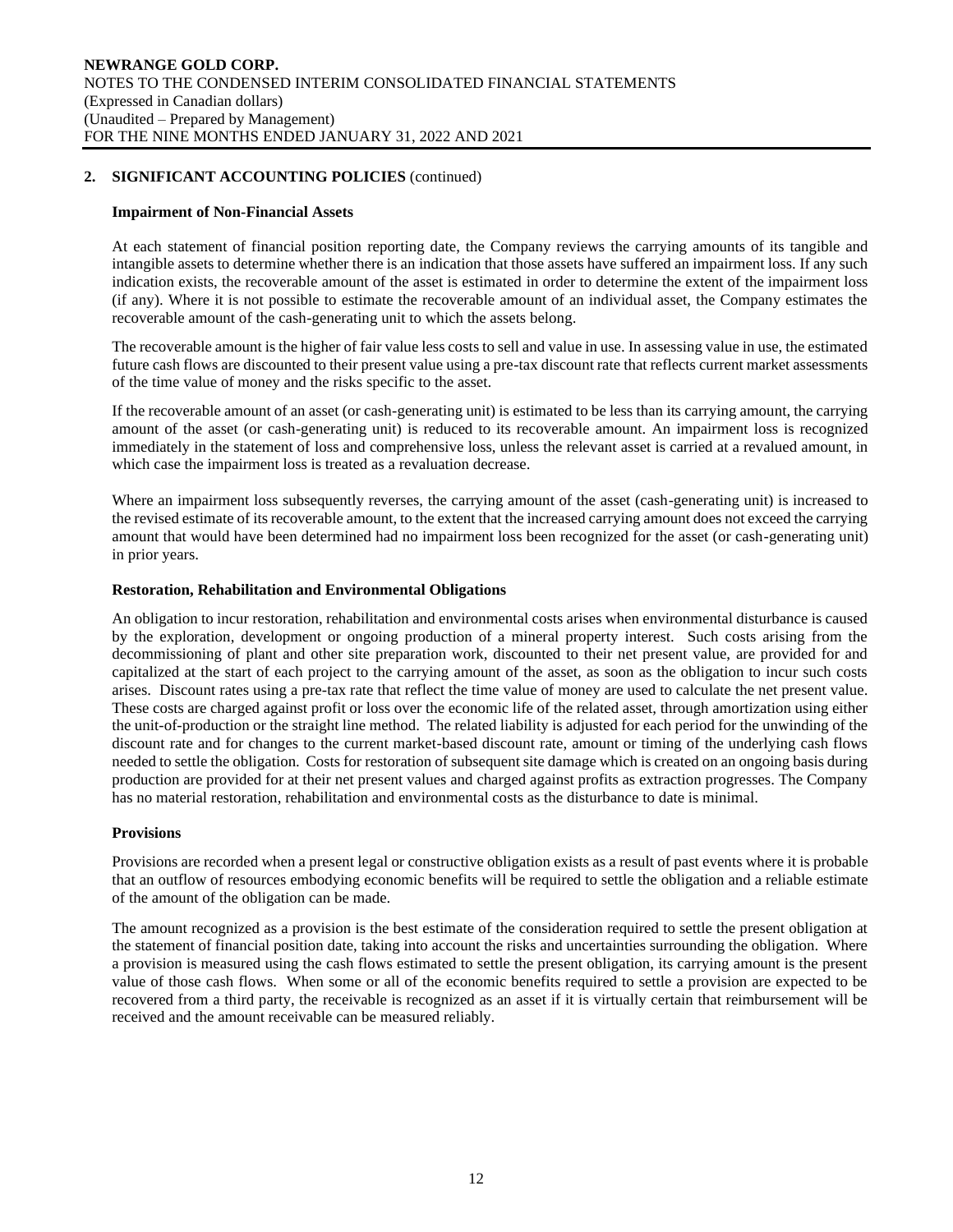#### **Leases**

At inception, the Company assesses whether a contract contains an embedded lease. A contract contains a lease when the contract conveys a right to control the use of an identified asset for a period of time in exchange for consideration.

The Company, as lessee, is required to recognize a right-of-use asset ("ROU asset"), representing its right to use the underlying asset, and a lease liability, representing its obligation to make lease payments.

The Company may elect to not apply IFRS 16 to leases with a term of less than 12 months or to low value assets, which is made on an asset by asset basis.

The Company recognizes a ROU asset and a lease liability at the commencement of the lease. The ROU asset is initially measured based on the present value of lease payments, plus initial direct cost, less any incentives received. It is subsequently measured at cost less accumulated amortization, impairment losses and adjusted for certain remeasurements of the lease liability. The ROU asset is amortized from the commencement date over the shorter of the lease term or the useful life of the underlying as set. The ROU asset is subject to testing for impairment if there is an indicator of impairment.

The lease liability is initially measured at the present value of the lease payments that are not paid at the commencement date, discounted by the interest rate implicit in the lease, or if that rate cannot be readily determined, the incremental borrowing rate. The incremental borrowing rate is the rate which the operation would have to pay to borrow over a similar term and with similar security, the funds necessary to obtain an asset of similar value to the ROU asset in a similar economic environment.

Lease payments included in the measurement of the lease liability are comprised of:

- fixed payments, including in-substance fixed payments;
- variable lease payments that depend on an index or a rate, initially measured using the index or rate as at the commencement date;
- amounts expected to be payable under a residual value guarantee;
- the exercise price under a purchase option that the Company is reasonably certain to exercise;
- lease payments in an optional renewal period if the Company is reasonably certain to exercise an extension option; and
- penalties for early termination of a lease unless the Company is reasonably certain not to terminate early.

The lease liability is subsequently increased by the interest cost on the lease liability and decreased by lease payments made. It is remeasured when there is a change in future lease payments arising from a change in an index or a rate, a change in the estimate of the amount expected to be payable under a residual value guarantee, or as appropriate, changes in the assessment of whether a purchase or extension option is reasonably certain to be exercised or a termination option is reasonably certain not to be exercised.

Variable lease payments that do not depend on an index or a rate not included in the initial measurement of the ROU asset and lease liability are recognized as an expense in profit or loss the in the period in which they are incurred.

The ROU assets are presented within "Right-of-use assets" and the lease liabilities are presented in "Current Portion of Lease liability" and "Non-Current Portion of Lease Liability" on the statement of financial position.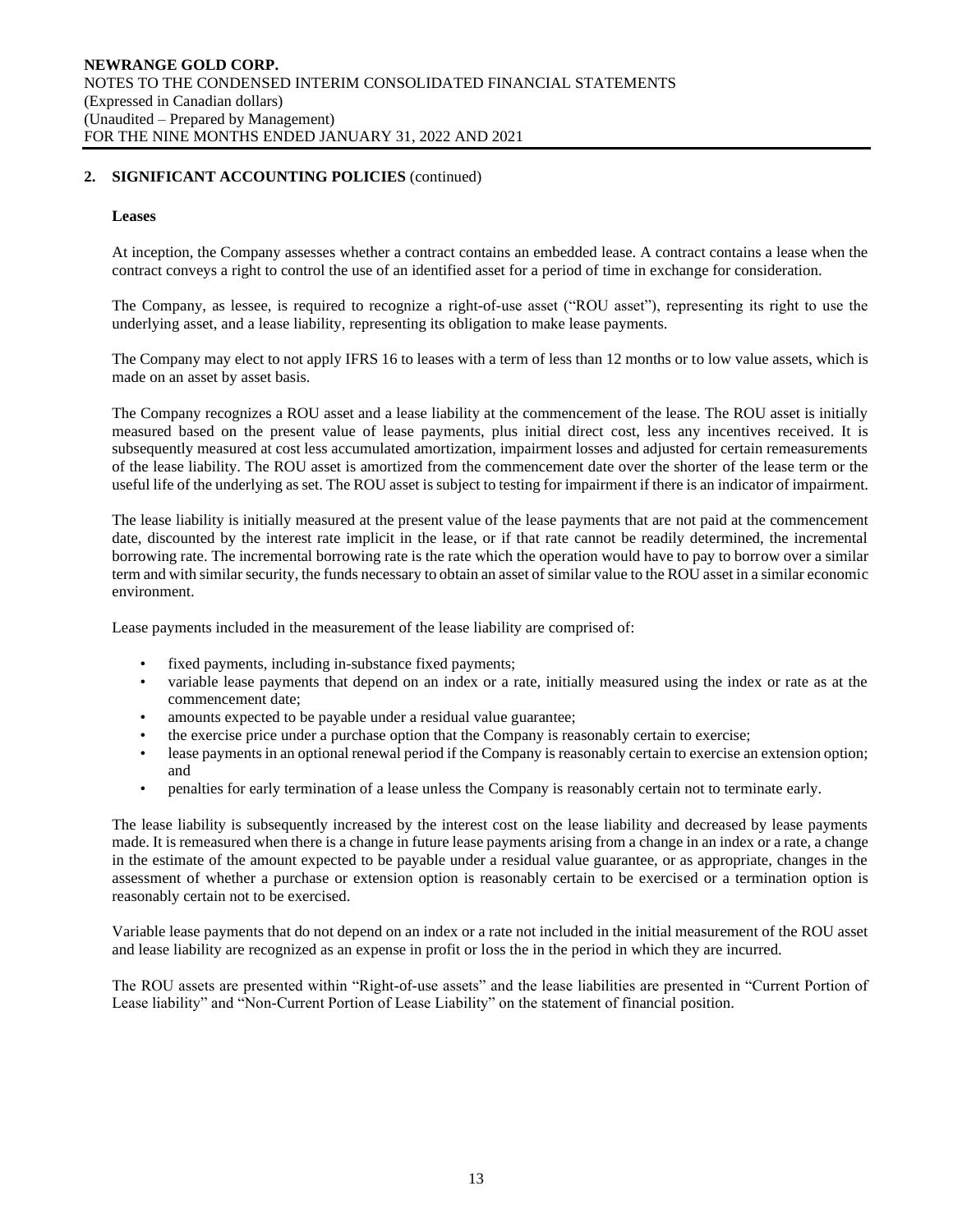#### **Government grants**

Government grants are recognized when there is a reasonable assurance that the grant will be received, and all conditions associated with the grant are met. Effective May 1, 2020, the Company adopted IAS 20 in connection with the government loan received in connection with the COVID19 pandemic.

#### **Share Capital**

Common shares are classified as equity. Transaction costs directly attributable to the issue of common shares and share options are recognized as a deduction from equity.

The Company has adopted a residual value method with respect to the measurement of shares and warrants issued as private placement units. The residual value method first allocates value to the more easily measurable component based on fair value and then the residual value, if any, to the less easily measurable component. The Company considers the fair value of common shares issued in a private placement to be the more easily measurable component and the common shares are valued at their fair value, as determined by the closing quoted bid price on the announcement date. The balance, if any, is allocated to the attached warrants. Any fair value attributed to the warrants is recorded to reserves.

#### **Flow-through shares**

Canadian Income Tax legislation permits an enterprise to issue securities referred to as flow-through shares, whereby the investor can claim the tax deductions arising from the renunciation of the related resource expenditures. The Company accounts for flow-through shares whereby the premium paid for the flow-through shares in excess of the market value of the shares without flow-through features at the time of issue is credited to other liabilities and included in profit or loss at the same time the qualifying expenditures are made.

#### **Share-based Payment Transactions**

The stock option plan allows Company employees and consultants to acquire shares of the Company. Under IFRS, the definition of employees has been broadened to include consultants who do work that would normally be done by employees. Under this definition, all of the Company's consultants are considered to be employees for the purposes of determining the value of share-based payments.

Share-based payments to employees are measured at the fair value of the instruments issued and are amortized over the vesting periods. Share-based payments to non-employees are measured at the fair value of the goods or services received or the fair value of the equity instruments issued, if it is determined the fair value of the goods or services cannot be reliably measured and are recorded at the date the goods or services are received. The amount recognized as an expense is adjusted to reflect the number of awards expected to vest. The offset to the recorded cost is to reserves. When options are exercised the consideration received is recorded as share capital. In addition, the related share-based payments originally recorded in reserves are transferred to share capital. An individual is classified as an employee when the individual is an employee for legal or tax purposes (direct employee) or provides services similar to those performed by a direct employee.

The fair value is measured at grant date and each tranche is recognized over the period the options vest. The fair value of the options granted is measured using the Black-Scholes option pricing model taking into account the terms and conditions upon which the options were granted. At each financial position reporting date, the amount recognized as an expense is adjusted to reflect the actual number of stock options that are expected to vest.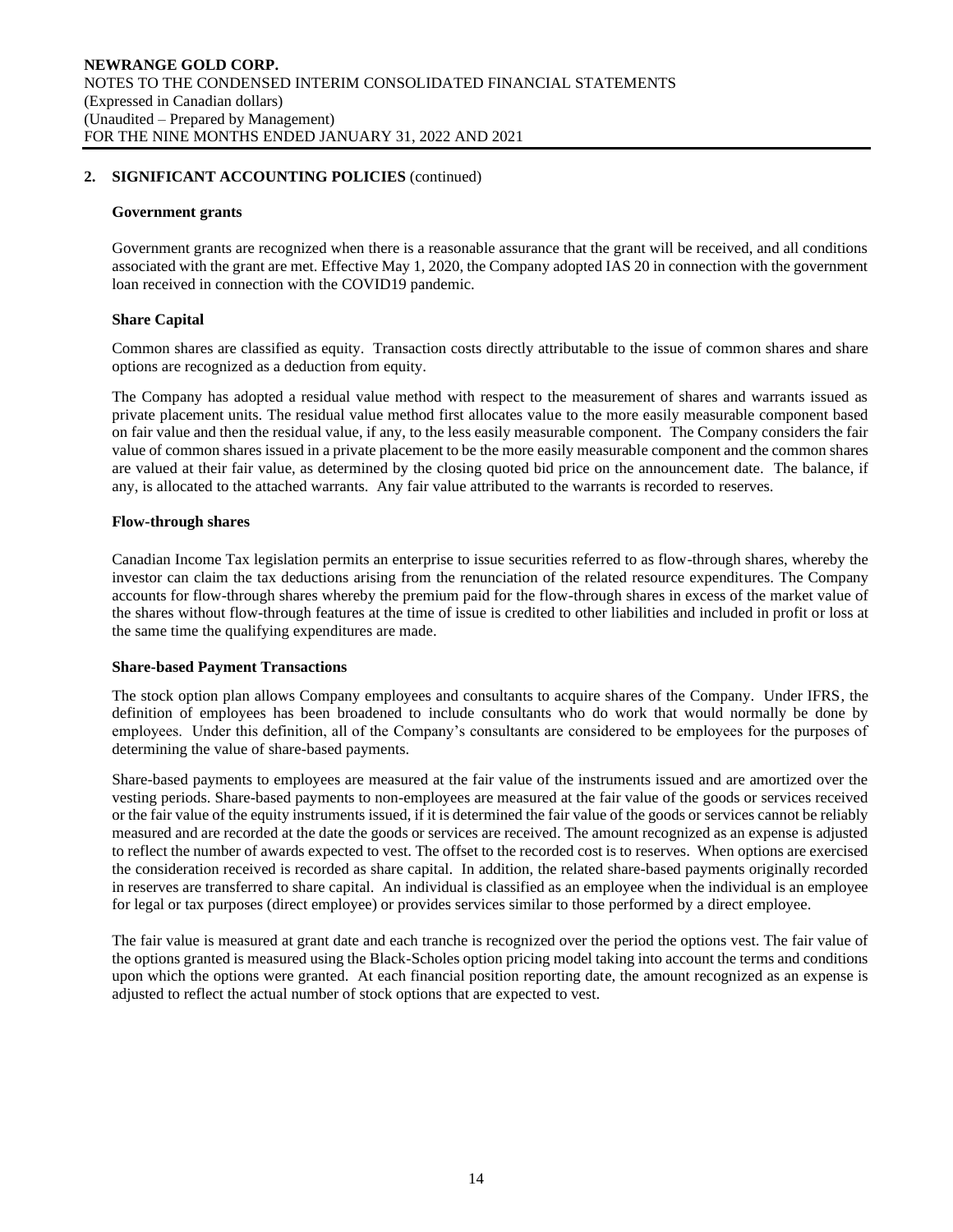#### **Income Taxes**

Income tax on profit or loss for the periods presented comprises current and deferred tax. Income tax is recognized in profit or loss except to the extent that it relates to items recognized directly in equity, in which case it is recognized in equity. Current tax expense is the expected tax payable on the taxable income for the year, using tax rates enacted or substantively enacted at period end, adjusted for amendments to tax payable with regards to previous years.

Deferred tax is provided using the asset and liability method, providing for temporary differences between the carrying amounts of assets and liabilities for financial reporting purposes and the amounts used for taxation purposes.

The following temporary differences are not provided for: goodwill not deductible for tax purposes; the initial recognition of assets or liabilities that affect neither accounting or taxable profit; and differences relating to investments in subsidiaries to the extent that they will probably not reverse in the foreseeable future. The amount of deferred tax provided is based on the expected manner of realization or settlement of the carrying amount of assets and liabilities, using tax rates enacted or substantively enacted at the statement of financial position date.

A deferred tax asset is recognized only to the extent that it is probable that future taxable profits will be available against which the asset can be utilized. Deferred tax assets are reviewed at each reporting date and are reduced to the extent that it is no longer probable that the related tax benefit will be realized.

Deferred tax assets and liabilities are offset when there is a legally enforceable right to the offset of current tax assets against current tax liabilities and when they relate to income taxes levied by the same taxation authority and the Company intends to settle its current tax assets and liabilities on a net basis.

#### **Earnings (Loss) per Share**

The Company presents basic and diluted earnings (loss) per share data for its common shares, calculated by dividing the loss attributable to common shareholders of the Company by the weighted average number of common shares outstanding during the period. The dilutive effect on earnings per share is calculated presuming the exercise of outstanding options, warrants and similar instruments. It assumes that the proceeds of such exercise would be used to repurchase common shares at the average market price during the year. However, the calculation of diluted loss per share excludes the effects of various conversions and exercise of options and warrants that would be anti-dilutive.

#### **Segment Reporting**

The Company's head office is in Canada and it has operations in United States. The Company operates in a single reportable operating segment – the acquisition, exploration and development of mineral properties.

#### **Judgments and Estimates**

The preparation of these consolidated financial statements requires management to make judgments and estimates that affect the reported amounts of assets and liabilities at the date of the financial statements and reported amounts of expenses during the reporting period.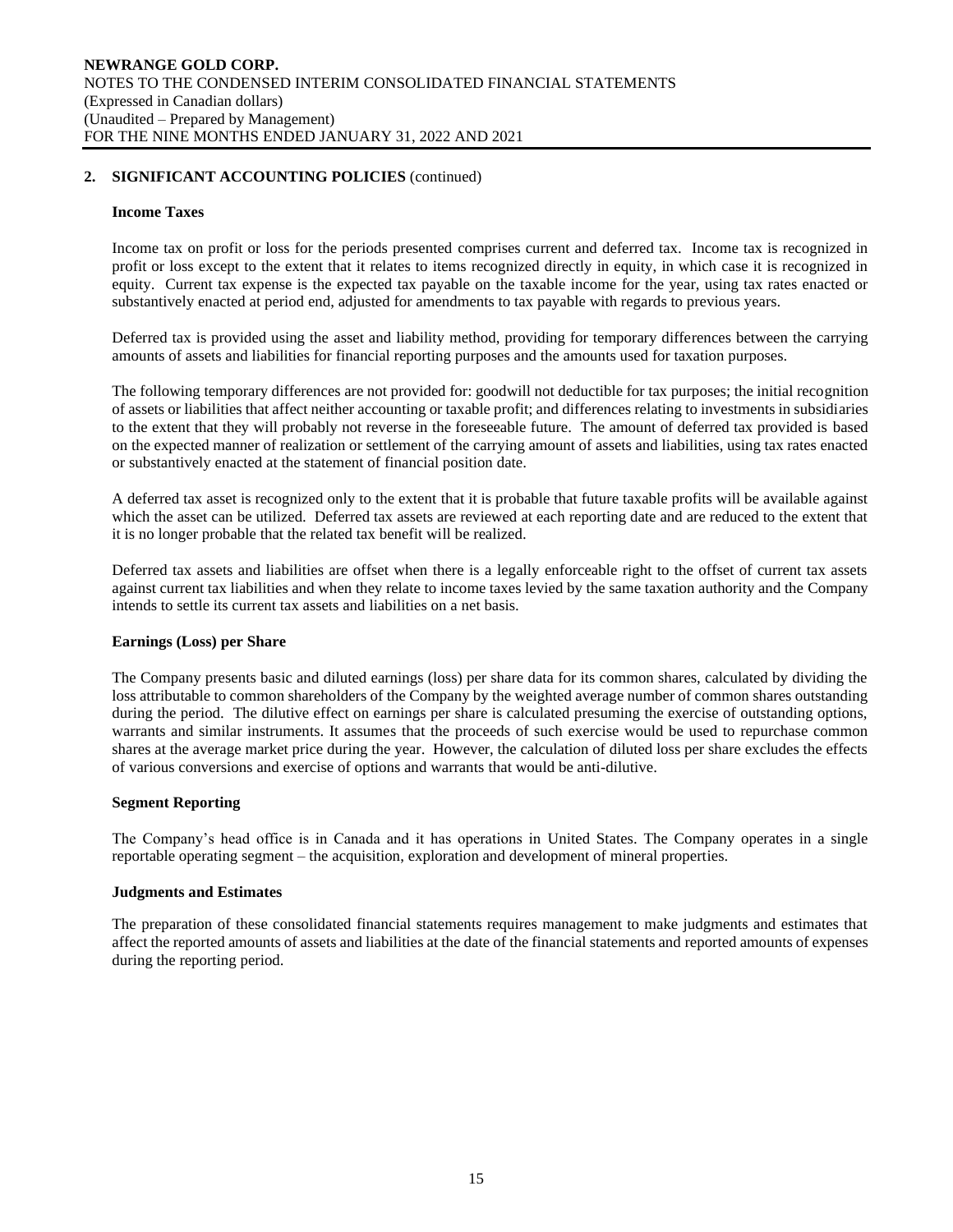#### **Judgments and Estimates** (continued)

The Company has to make judgments which include but are not limited to the following:

- a) Whether facts or circumstances suggest that the carrying value of assets such as its receivables or mineral properties exceed the recoverable amount and, if so, the asset is tested for impairment.
- b) The functional currency for each of the Company's subsidiaries is the currency of the primary economic environment in which the entity operates. Determination of functional currency involves certain judgments to determine the primary economic environment and the Company reconsiders the functional currency when changes in circumstances may affect the primary economic environment.
- c) Judgment is required in determining whether an asset meets the criteria for classification as "assets held for sale" in the consolidated statement of financial position. Criteria considered by management include the existence of and commitment to a plan to dispose of the assets, the expected selling price of the assets, the expected timeframe of the completion of the anticipated sale and the period of time any amounts have been classified within assets held for sale. The Company reviews the criteria for assets held for sale each period and reclassifies such assets to or from this financial position category as appropriate. In addition, there is a requirement to periodically evaluate and record assets held for sale at the lower of their carrying value and fair value less costs to sell.

These consolidated financial statements include estimates which, by their nature, are uncertain. The impacts of such estimates are pervasive throughout the consolidated financial statements and may require accounting adjustments based on future occurrences. Revisions to accounting estimates are recognized in the period in which the estimate is revised and the revision affects both current and future periods.

Significant assumptions about the future and other sources of estimation uncertainty that management has made at the statement of financial position date, that could result in a material adjustment to the carrying amounts of assets and liabilities, in the event that actual results differ from assumptions made, relate to, but are not limited to, the following:

- a) the carrying value of the investment in mineral properties and the recoverability of the carrying value;
- b) the estimated useful lives of equipment and the related depreciation;
- c) the inputs used in accounting for share-based payments expense; and
- d) the provision for deferred income tax expense and deferred income tax assets and liabilities.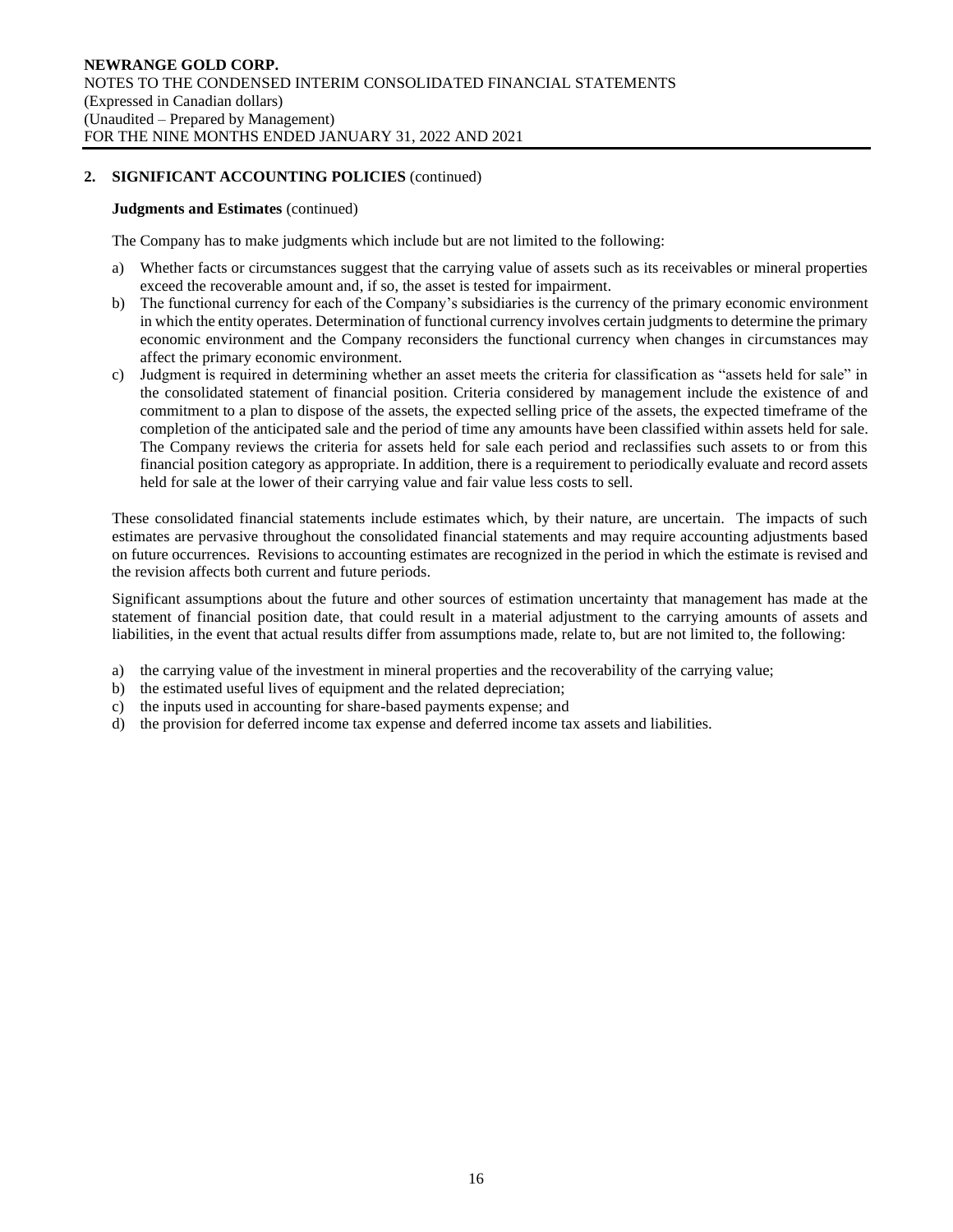# **3. RIGHT OF USE ASSET AND LEASE LIABILITY**

For the period ending January 31, 2022, depreciation of the right of use asset was \$5,195. The right of use asset is depreciated on a straight-line basis over the term of the lease.

| Right of use asset, May 1, 2020      | 19,789    |
|--------------------------------------|-----------|
| Depreciation                         | (13, 130) |
| Foreign exchange                     | (1,520)   |
| Right of use asset, April 30, 2021   | 5,139     |
| Depreciation                         | (5,195)   |
| Foreign exchange                     | 56        |
| Right of use asset, January 31, 2022 | -         |

For the period ending January 31, 2022, finance charges on the lease liability were \$225 (included in interest and bank charges in the consolidated statement of loss and comprehensive loss). The lease term matures on October 31, 2021.

| Lease liabilities, May 1, 2020      | \$<br>21,232 |
|-------------------------------------|--------------|
| Payments                            | (15,708)     |
| Finance costs                       | 2,059        |
| Foreign exchange                    | (1,658)      |
| Lease liabilities, April 30, 2021   | 5,925        |
| Payments                            | (5,989)      |
| Finance costs                       | 225          |
| Foreign exchange                    | (161)        |
| Lease liabilities, January 31, 2022 |              |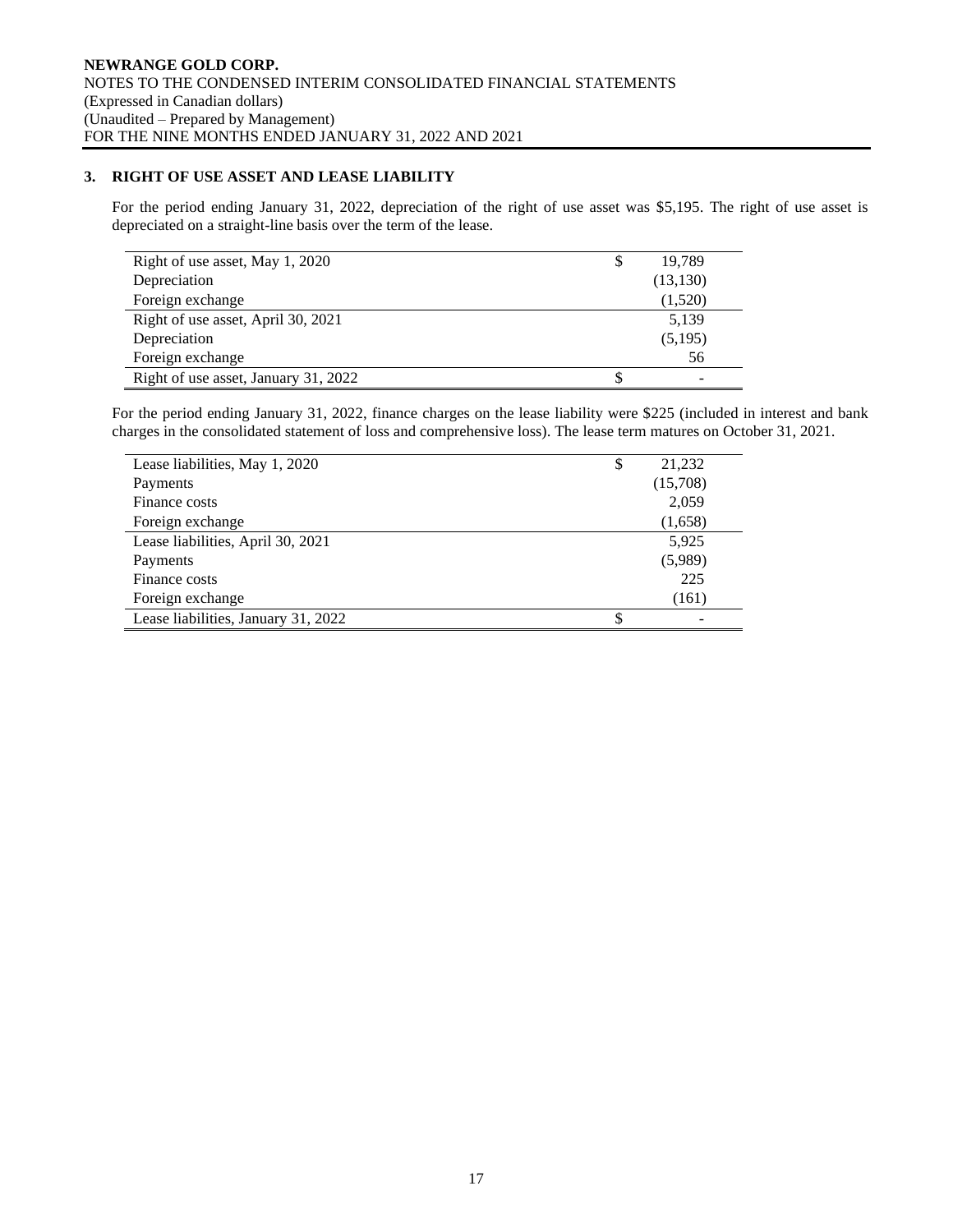# **4. EQUIPMENT**

|                                 | Equipment     | Vehicle       | <b>Total</b>  |
|---------------------------------|---------------|---------------|---------------|
| Cost                            |               |               |               |
| As at April 30, 2020            | \$<br>187,530 | \$<br>60,640  | \$<br>248,170 |
| Additions                       |               |               |               |
| As at April 30, 2021            | 187,530       | 60,640        | 248,170       |
| Additions                       |               | 42,398        | 42,398        |
| As at January 31, 2022          | \$<br>187,530 | \$<br>103,038 | \$<br>290,568 |
|                                 |               |               |               |
| <b>Accumulated depreciation</b> |               |               |               |
| As at April 30, 2020            | \$<br>145,619 | \$<br>14,211  | \$<br>159,830 |
| Additions                       | 20,751        | 16,197        | 36,948        |
| As at April 30, 2021            | 166,370       | 30,408        | 196,778       |
| Additions                       | 4,924         | 15,979        | 20,903        |
| As at January 31, 2022          | \$<br>171,294 | \$<br>46,387  | \$<br>217,681 |
| Net book value                  |               |               |               |
| As at April 30, 2021            | \$<br>21,160  | \$<br>30,232  | \$<br>51,392  |
| As at January 31, 2022          | \$<br>16,236  | \$<br>56,651  | \$<br>72,887  |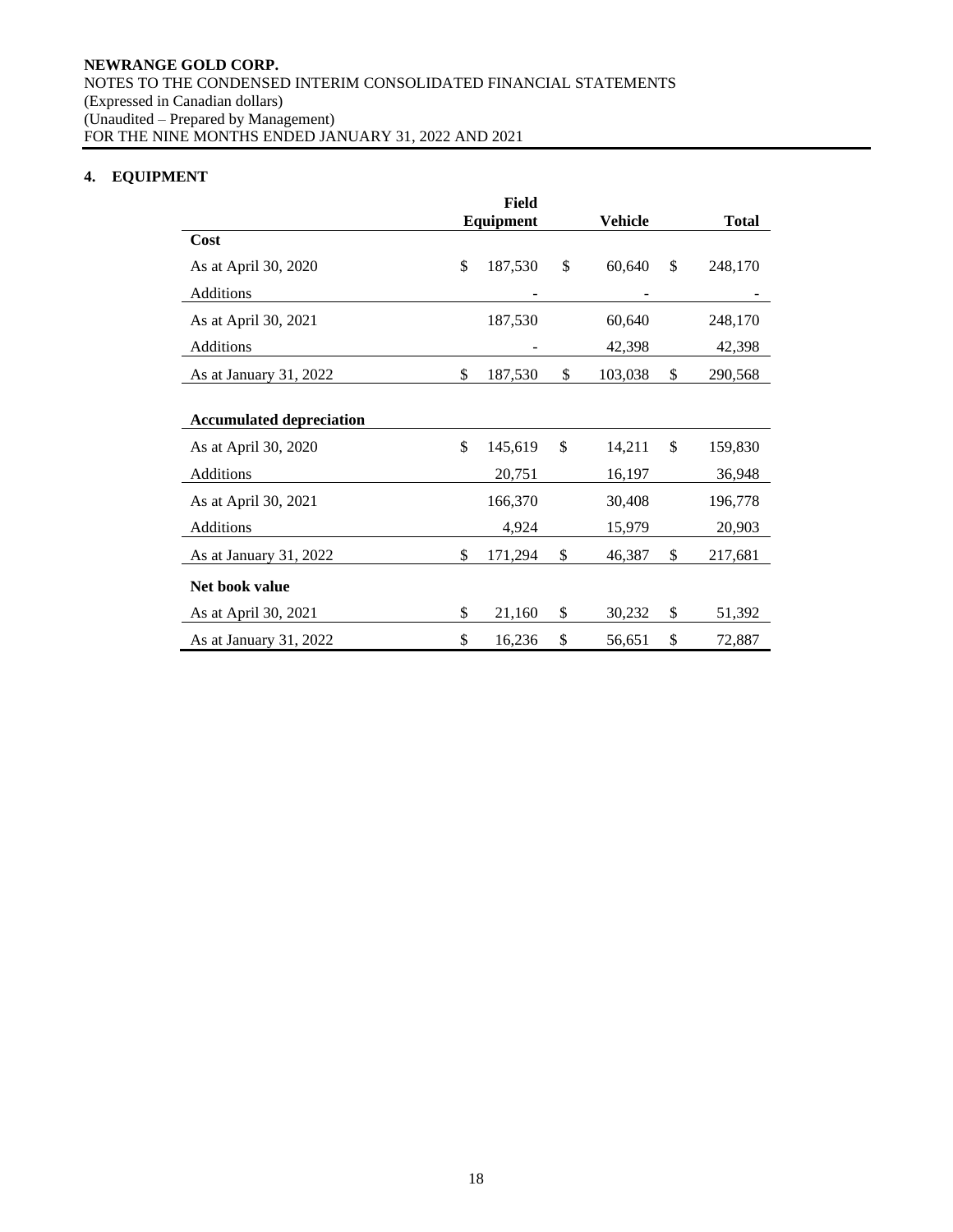# **5. MINERAL PROPERTIES**

|                      | April 30,       |                  | January 31,     |
|----------------------|-----------------|------------------|-----------------|
|                      | 2021            | <b>Additions</b> | 2022            |
| Pamlico, USA         | \$<br>1,624,759 | \$<br>506,239    | \$<br>2,130,998 |
| Western Fold, Canada | 170,750         | 135,000          | 305,750         |
| H Lake, Canada       | 95,000          |                  | 95,000          |
| Argosy, Canada       |                 | 206,571          | 206,571         |
|                      | \$<br>1,890,509 | \$<br>847,810    | \$2,738,3196    |
|                      |                 |                  |                 |
|                      | April 30,       |                  | April 30,       |
|                      | 2020            | <b>Additions</b> | 2021            |
| Pamlico, USA         | \$<br>1,285,569 | \$<br>339,190    | \$<br>1,624,759 |
| Western Fold, Canada | 51,750          | 119,000          | 170,750         |
| H Lake, Canada       | 38,750          | 56,250           | 95,000          |
|                      | \$<br>1,376,069 | \$<br>514,440    | \$<br>1,890,509 |

#### **Pamlico, Nevada, USA**

On July 15, 2016, the Company entered into an option agreement, subsequently amended, to purchase a 100% undivided interest in the Pamlico gold project in Nevada. To earn the interest, the Company must make payments totaling US\$7,500,000.

- i) US\$50,000 (paid \$65,003);
- ii) US\$9,000 (paid \$12,049);
- iii) US\$16,000 (paid \$21,311);
- iv) US\$125,000 (paid \$163,077);
- v) US\$250,000 (paid \$324,667);
- vi) US\$100,000 (paid \$131,512);
- vii) US\$150,000 on or before August 31, 2018 (paid \$197,709);
- viii)US\$250,000 on or before July 15, 2019 (paid \$326,845);
- ix) US\$250,000 on or before July 15, 2020 (paid \$339,190);
- x) US\$250,000 on or before July 15, 2021 (paid \$308,545)
- xi) US\$250,000 on or before July 15, 2022 to 2044; and
- xi) US\$300,000 on or before July 15, 2044.

Upon production, the Company must pay an annual payment of US\$250,000, or a 4% Net Smelter Return ("NSR") royalty, whichever is greater. The Company may reduce the NSR royalty to 1% by paying the optionor US\$1,000,000 per percentage point. The Company will maintain the claims in good standing and pay any associated maintenance fees.

# **Yarumalito, Colombia**

During the year ended April 30, 2020, the Company entered into an agreement to sell 100% of its interest in Yarumalito to GoldMining Inc. ("GOLD") for \$200,000 (received in fiscal 2020) and 1,118,359 GOLD shares (559,180 shares with a value of \$637,465 received in fiscal 2020; remaining 559,180 shares with a value of \$1,369,989 received in fiscal 2021). The sale was completed in fiscal 2021 with a gain on sale of \$885,714. The Company was also granted a 1% NSR royalty which can be purchased by GOLD for total consideration of \$1,000,000 (sold for \$100,000 and 10,000 GOLD shares subsequently).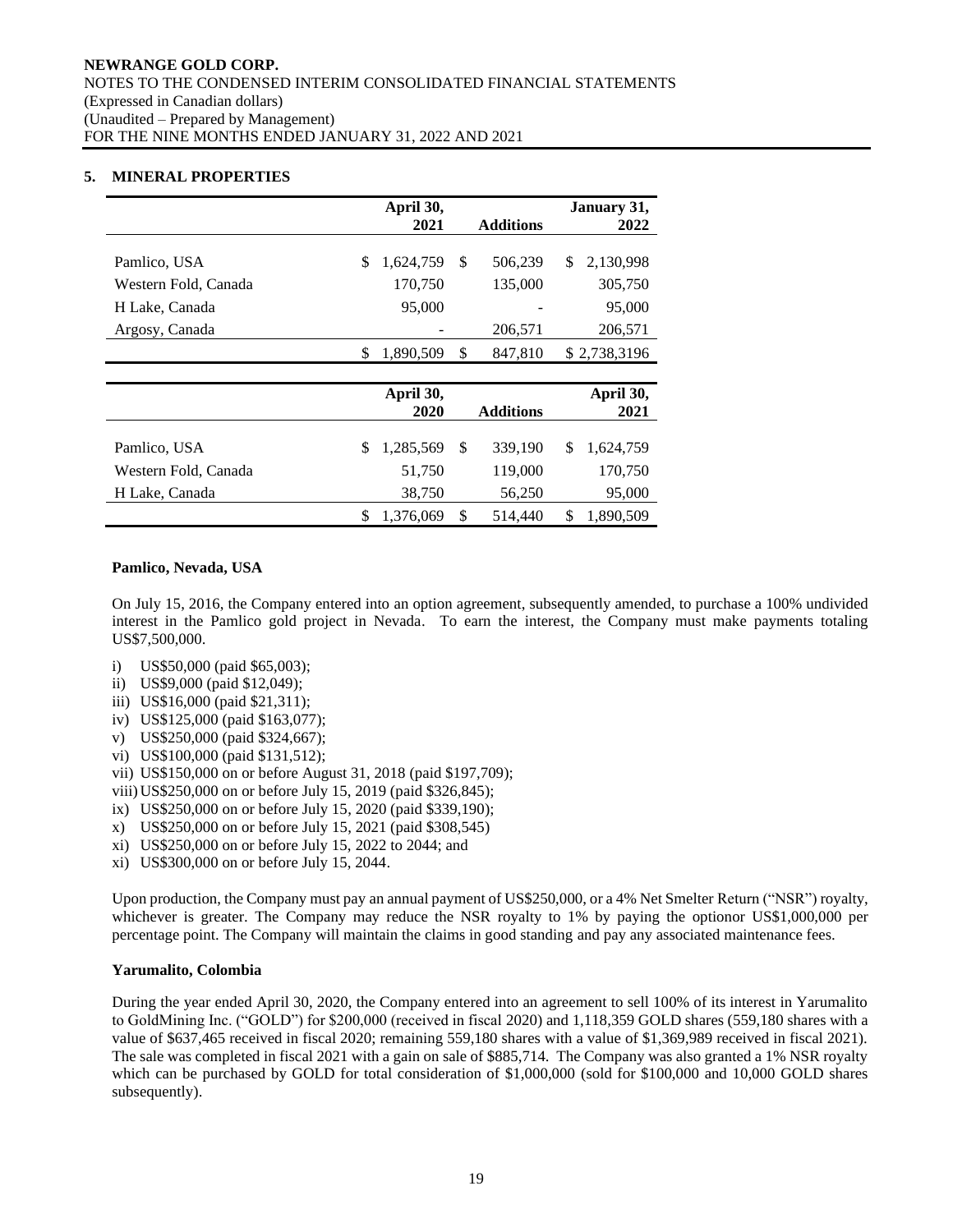# **5. MINERAL PROPERTIES** (continued)

#### **El Dovio, Colombia**

During the year ended April 30, 2014, the Company acquired land known as the El Dovio property in Colombia.

During the year ended April 30, 2021, the Company completed the sale of its Colombian subsidiary (Note 15), which included its El Dovio property.

#### **North Birch, Canada**

#### Western Fold, Canada

During the period ended January 31, 2022, the Company earned a 100% interest in the Western Fold Property in the Red Lake Mining Division of Northwestern Ontario by making the following payments:

- i) \$30,000 (paid);
- ii) \$70,000 on or before December 23, 2020 (paid);
- iii) \$100,000 on or before December 23, 2021 (paid);
- iv)  $150,000$  shares (issued at a value of \$21,750);
- v) 350,000 shares on or before December 23, 2020 (issued at a value of \$49,000); and
- vi) 500,000 shares on or before December 23, 2021 (issued at a value of \$35,000).

The option agreement is subject to a 2% NSR royalty. The Company may reduce the NSR royalty to 1% by paying the optionor \$1,000,000 at any time.

#### H Lake, Canada

During the year ended April 30, 2021, the Company earned a 100% interest in the H Lake property in the Red Lake Mining Division in Ontario subject to the NSR royalty below.

- i) \$20,000 (paid);
- ii) \$30,000 on or before January 13, 2021 (paid);
- iii) 150,000 shares (issued at a value of \$18,750); and
- iv) 250,000 shares on or before January 13, 2021 (issued at a value of \$26,250).

The option agreement is subject to a 2% NSR royalty. The Company may reduce the NSR royalty to 1% by paying the optionor \$1,000,000 at any time.

#### **Argosy, Canada**

During the period ended January 31, 2022, the Company earned a 100% interest in the Argosy Gold Mine in the Red Lake Mining Division of northwestern Ontario by making the following payments:

- i) \$100,000 (paid);
- ii) 4,461,007 shares (issued at a value of \$356,881); and
- iii) \$250,000 in common shares on November 1, 2022, as evidenced by a promissory note, at the greater of: (i) 90% of the volume weighted average price at which the common shares have been traded on the Exchange during the 20 trading days preceding November 1, 2022; and (ii) \$0.1125.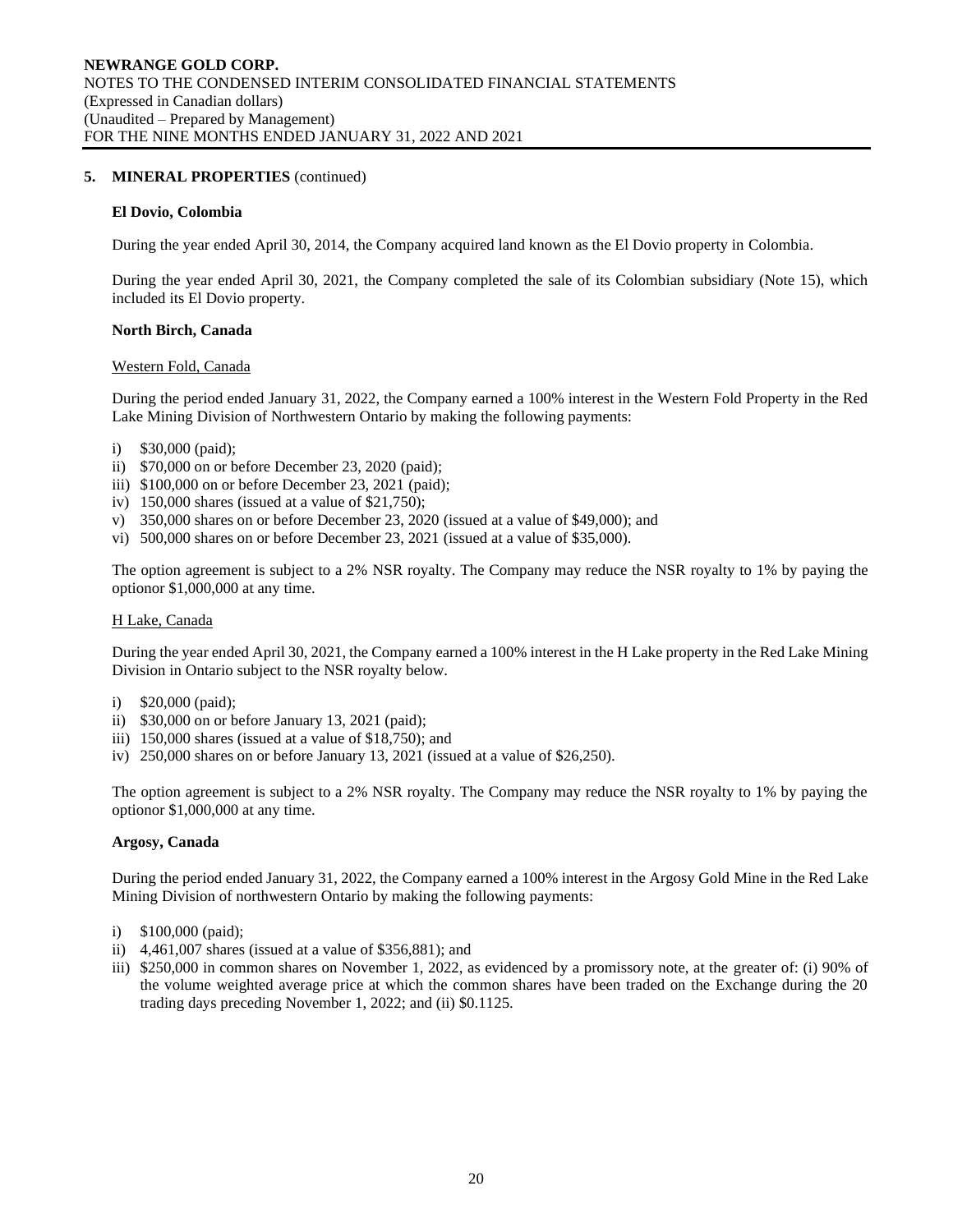# **6. EXPLORATION EXPENSES**

Exploration expenditures incurred during the period ended January 31, 2022 were as follows:

| 2022                                     |   | Pamlico                  | Argosy    | North Birch | Total               |
|------------------------------------------|---|--------------------------|-----------|-------------|---------------------|
| Administration, consultants and salaries | S | 560,138 \$               | 5.479 \$  | 74.713 \$   | 640.330             |
| Geophysics                               |   | 105,690                  | ۰.        | 47.450      | 153,140             |
| Mapping                                  |   | $\overline{\phantom{a}}$ |           | 17.830      | 17,830              |
| <b>Drilling</b>                          |   | 628,018                  |           |             | 628,018             |
| Field costs and travel                   |   | 157,161                  | 33,276    | 495.611     | 686,048             |
|                                          |   | 1,451,007                | 38,755 \$ |             | 635,604 \$2,125,366 |

Exploration expenditures incurred during the year ended April 30, 2021 were as follows:

| 2021                                     | Pamlico     | North Birch | Total         |
|------------------------------------------|-------------|-------------|---------------|
| Administration, consultants and salaries | 450.128     | 23.445      | \$<br>473,573 |
| Geophysics                               | 227,723     | 126,024     | 353,747       |
| Drilling                                 | 1,240,130   |             | 1,240,130     |
| Field costs and travel                   | 775.744     | 23,770      | 799,514       |
|                                          | \$2,693,725 | 173,239     | 2,866,964     |

# **7. LOAN PAYABLE**

During the year ended April 30, 2021, the Company received a loan of \$40,000 for the Canada Emergency Business Account to provide emergency support to business due to the impact of COVID-19. The loan is non-interest bearing until December 31, 2023, after which it will incur interest at 5% per annum. If principal of \$30,000 is fully repaid on or before December 31, 2023, the remaining \$10,000 will be forgiven.

# **8. MARKETABLE SECURITIES**

During the year ended April 30, 2019, the Company acquired 100,000 shares (valued at \$47,500) of MAX Resources Corp. ("MAX") in exchange for services provided and recorded an unrealized loss of \$32,000 from changes in the fair value.

During the year ended April 30, 2021, the Company valued the MAX shares at \$3,833 (2020 - \$1,666) and recorded an unrealized gain of \$2,167 (2020 – loss of \$13,833) from changes in the fair value. At January 31, 2022, the Company valued the shares at \$3,833 and recorded an unrealized loss of \$Nil.

During the year ended April 30, 2020, the Company received 559,180 shares (valued at \$637,466) of GOLD in connection with the pending sale of the Yarumalito property (Note 5). The Company sold 176,000 shares for \$284,409 resulting in a realized gain on marketable securities of \$83,769. At April 30, 2020, the Company valued the remaining shares at \$639,911 and recorded an unrealized gain of \$203,085 from changes in the fair value. During the year ended April 30, 2021, the Company sold 383,180 shares for \$713,441 resulting in a realized gain on marketable securities of \$73,530.

During the year ended April 30, 2021, the Company received 559,179 shares (valued at \$1,369,989) of GOLD and concluded the sale of the Yarumalito property (Note 5). The Company sold 295,100 shares for \$615,709 resulting in a realized loss on marketable securities of \$107,286. At April 30, 2021, the Company valued the remaining shares at \$520,236 and recorded an unrealized loss of \$126,758. During the period ended January 31, 2022, the Company sold 238,000 shares for \$377,294 resulting in a realized loss on marketable securities of \$205,807. At January 31, 2022, the Company valued the remaining shares at \$51,376 and recorded an unrealized gain of \$114,240.

During the period ended January 31, 2022, the Company received 5,000 shares (valued at \$310) of Brixton Metals Corp in connection with the acquisition of Cangold Limited (Note 16). At January 31, 2022, the Company valued the remaining shares at \$775 and recorded an unrealized gain of \$465.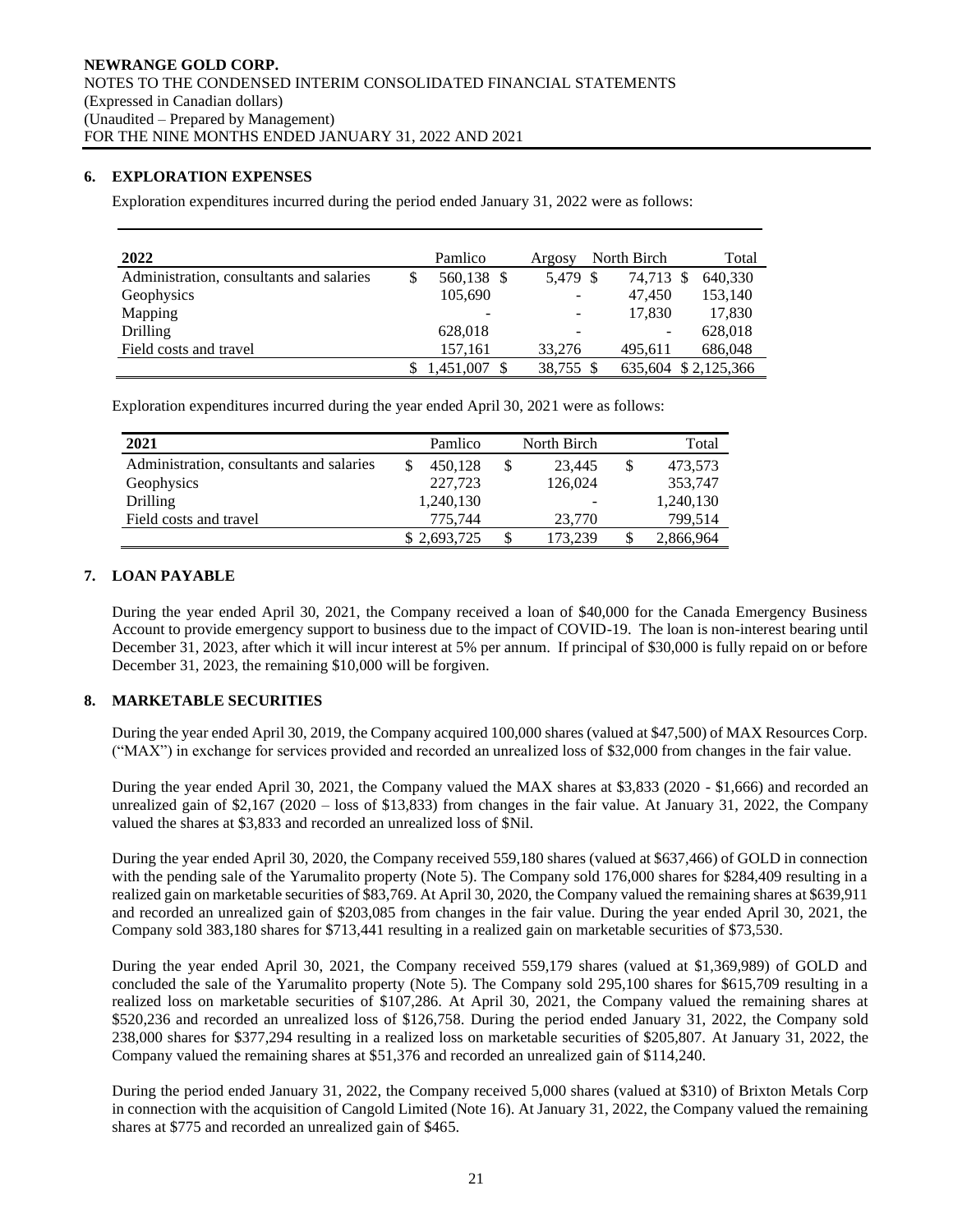# **9. EQUITY**

(a) Share capital

Authorized share capital consists of an unlimited number of common shares without par value.

#### (b) Share Issuances

During the period ended January 31, 2022, the Company:

- i) issued 4,461,007 common shares at a value of \$356,881 pursuant to the acquisition of Cangold Limited (Note 5).
- ii) issued 500,000 common shares at a value of \$35,000 pursuant to the acquisition of the Western Fold Property (Note 5).

During the year ended April 30, 2021, the Company:

- i) issued 1,462,097 common shares upon exercise of options for gross proceeds of \$116,968, resulting in a reallocation of share-based reserves of \$71,161 from reserves to share capital.
- ii) issued 10,361,000 common shares upon exercise of warrants for gross proceeds of \$1,271,600.
- iii) issued 350,000 common shares at a value of \$49,000 pursuant to the acquisition of the Western Fold Property (Note 5).
- iv) issued 250,000 common shares at a value of \$26,250 pursuant to the acquisition of the H Lake Property (Note 5).
- v) closed a flow-through non-brokered private placement of 6,250,000 units at \$0.16 per flow-through unit for gross proceeds of \$1,000,000. Each unit consists of one common share of the Company and one-half share purchase warrant. Each warrant entitles the holder to purchase one common share for a period of two years at a price of \$0.25. Cash finder's fees or commissions in the amount of \$70,000 were paid on the financings and the Company issued 232,167 share purchase finders warrants valued at \$11,300. Each finders warrant entitles the holder to purchase one common share at a price of \$0.25 for a two-year period. A value of \$250,000 was attributed to the flow-through premium liability in connection with the financing.
- vi) closed the first tranche of a non-brokered private placement of 5,878,332 units at \$0.12 per unit for gross proceeds of \$705,400. Each unit consists of one common share of the Company and one-half share purchase warrant. Each warrant entitles the holder to purchase one common share for a period of two years at a price of \$0.25. The Company paid \$27,860 in finders' fees and issued 625,000 share purchase finders warrants valued at \$39,700. Each finders warrant entitles the holder to acquire one unit at a price of \$0.16 for a two-year period. Each unit consists of one common share of the Company and one-half share purchase warrant. Each warrant entitles the holder to purchase one common share for a period of two years at a price of \$0.25.
- vii) closed the second and final tranche of a non-brokered private placement of 11,266,597 units at \$0.12 per unit for gross proceeds of \$1,351,991. Each unit consists of one common share of the Company and one-half share purchase warrant. Each warrant entitles the holder to purchase one common share for a period of two years at a price of \$0.25. The Company paid \$69,706 in finders' fees and issued 568,050 share purchase finders warrants valued at \$27,300. Each finders warrant entitles the holder to purchase one common share at a price of \$0.25 for a two-year period.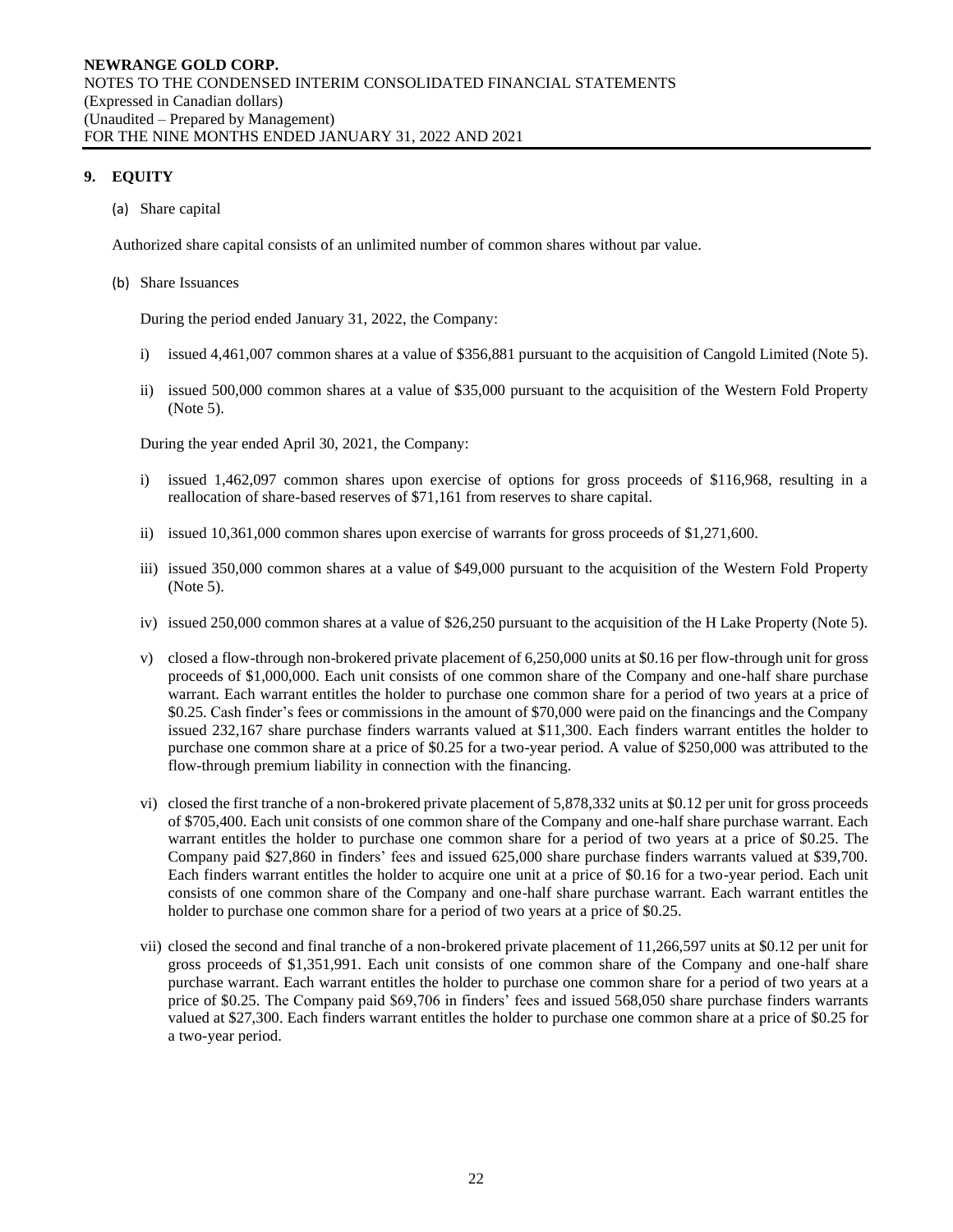# **9. EQUITY** (continued)

#### (c) Stock options

The Company adopted a stock option plan (the "Plan") pursuant to the policies of the TSX Venture Exchange. The maximum number of shares that may be reserved for issuance under the Plan is limited to 10% of the issued common shares of the Company at any time. The vesting terms are determined at the time of grant. The continuity of stock options for the period ended January 31, 2022 and year ended April 30, 2021 is as follows:

|                                  | <b>January 31, 2022</b>    |   |                                       | April 30, 2021             |   |                                          |
|----------------------------------|----------------------------|---|---------------------------------------|----------------------------|---|------------------------------------------|
|                                  | Number of<br>stock options |   | Weighted<br>average<br>exercise price | Number of<br>stock options |   | Weighted<br>average<br>exercise<br>price |
| Outstanding, beginning of period | 5,993,403                  | S | 0.14                                  | 6,024,000                  | S | 0.13                                     |
| Granted                          | $\overline{\phantom{0}}$   |   |                                       | 2,113,500                  |   | 0.14                                     |
| Exercised                        |                            |   |                                       | (1,462,097)                |   | 0.08                                     |
| Expired/cancelled                |                            |   |                                       | (682,000)                  |   | 0.19                                     |
| Outstanding, end of period       | 5,993,403                  |   | 0.14                                  | 5,993,403                  |   | 0.14                                     |

The following table summarizes information about stock options outstanding and exercisable at January 31, 2022:

| <b>Exercise prices</b> | Number outstanding | <b>Expiry date</b> | <b>Number</b><br>exercisable |
|------------------------|--------------------|--------------------|------------------------------|
|                        |                    |                    |                              |
| \$0.08                 | 200,000            | $29-March-22$      | 200,000                      |
| \$0.14                 | 150,000            | 16-December-22     | 75,000                       |
| \$0.14                 | 2.346.403          | 23-December-22     | 2,346,403                    |
| \$0.14                 | 1,133,500          | 24-February-23     | 1,133,500                    |
| \$0.14                 | 1,963,500          | 8-February-24      | 1,963,500                    |
| \$0.17                 | 200,000            | 8-April-24         | 200,000                      |
|                        | 5,993,403          |                    | 5,918,403                    |

(d) Share-Based Compensation

During the period ended January 31, 2022, there were no stock options issued.

During the year ended April 30, 2021, the Company:

- i) granted 150,000 stock options to a consultant of the Company. The options are exercisable at \$0.14 per option for 24 months. The options were valued using the Black-Scholes option pricing model resulting in share-based compensation of \$11,200. The options vest as follows: 25% on grant date and 25% every three months thereafter.
- ii) granted 1,963,500 stock options to directors, officers, employees and consultants of the Company. The options are exercisable at \$0.14 per option for 24 months. The options were valued using the Black-Scholes option pricing model resulting in share-based compensation of \$165,900. The options were fully vested on the grant date.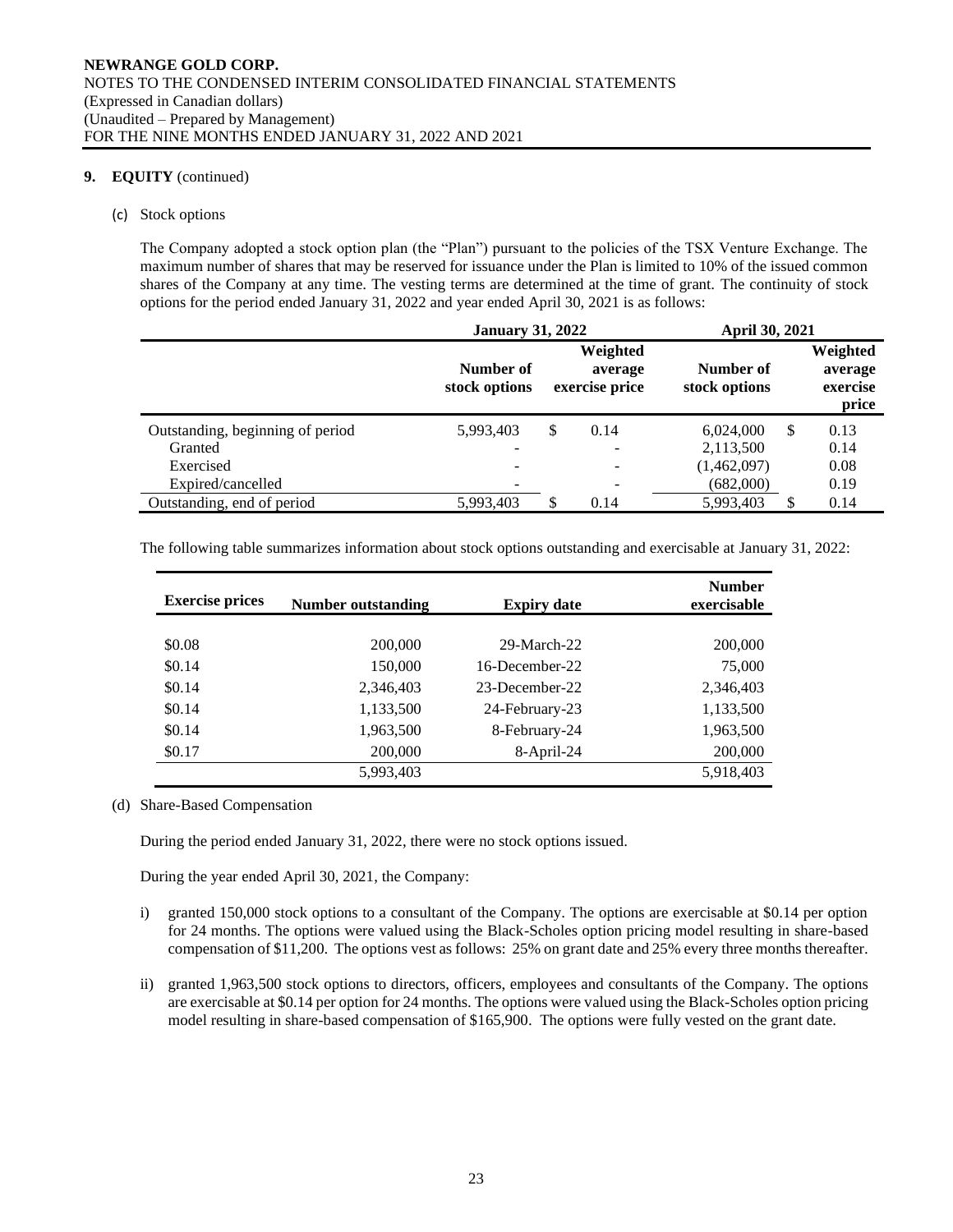# **9. EQUITY** (continued)

#### (d) Share-Based Compensation (continued)

The options granted during the period ended January 31, 2022 and year ended April 30, 2021 were valued using the Black-Scholes option pricing model with the following weighted average grant date assumptions:

|                                                    | Period ended<br><b>January 31, 2022</b> | <b>Year ended</b><br>April 30, 2021 |
|----------------------------------------------------|-----------------------------------------|-------------------------------------|
| Weighted average grant date fair value             |                                         | \$0.14                              |
| Weighted average risk-free interest rate           |                                         | 0.18%                               |
| Expected dividend yield                            |                                         | 0%                                  |
| Weighted average stock price volatility            |                                         | 104%                                |
| Weighted average forfeiture rate                   |                                         | $0\%$                               |
| Weighted average expected life of options in years |                                         | 2.93                                |

#### (e) Warrants

The continuity of share purchase warrants for the period ended January 31, 2022 and year ended April 30, 2021 are as follows:

| <b>Expiry Date</b>                        | Exercise<br>Price | Balance,<br>April 30,<br>2021 | Issued | Exercised                | Expired/<br>cancelled | Balance,<br>January 31,<br>2022 |
|-------------------------------------------|-------------------|-------------------------------|--------|--------------------------|-----------------------|---------------------------------|
| June 21, 2021                             | \$<br>0.20        | 1,443,000                     |        |                          | (1,443,000)           |                                 |
| November 15, 2021                         | \$<br>0.17        | 1,700,000                     |        |                          | (1,700,000)           |                                 |
| April 16, 2023                            | \$<br>0.25        | 6,296,333                     |        |                          | -                     | 6,296,333                       |
| April 16, 2023                            | \$<br>0.25        | 625,000                       |        |                          | -                     | 625,000                         |
| April 28, 2023                            | \$<br>0.25        | 6,201,347                     |        |                          |                       | 6,201,347                       |
|                                           |                   | 16,265,680                    |        |                          | (3,143,000)           | 13,122,680                      |
| Weighted average<br><i>exercise</i> price |                   | 0.23                          |        | $\overline{\phantom{0}}$ | 0.18                  | \$<br>0.25                      |

| <b>Expiry Date</b>                        | Exercise<br>Price | Balance,<br>April 30,<br>2020 | Issued     | Exercised      |             | Balance,<br>April 30,<br>2021 |
|-------------------------------------------|-------------------|-------------------------------|------------|----------------|-------------|-------------------------------|
| October 26, 2020                          | \$<br>0.12        | 11,157,500                    |            | (10,007,500)   | (1,150,000) |                               |
| June 21, 2021                             | \$<br>0.20        | 1,796,500                     |            | (353,500)      |             | 1,443,000                     |
| November 15, 2021                         | \$<br>0.17        | 1,700,000                     |            |                | -           | 1,700,000                     |
| April 16, 2023                            | \$<br>0.25        | $\overline{\phantom{a}}$      | 6,296,333  |                | -           | 6,296,333                     |
| April 16, 2023                            | \$<br>0.25        | $\overline{\phantom{a}}$      | 625,000    |                |             | 625,000                       |
| April 28, 2023                            | \$<br>0.25        | $\blacksquare$                | 6,201,347  |                | ۰           | 6,201,347                     |
|                                           |                   | 14,654,000                    | 13,122,680 | (10, 361, 000) | (1.150.000) | 16,265,680                    |
| Weighted average<br><i>exercise</i> price |                   | \$<br>0.14                    | \$<br>0.25 | \$<br>0.12     | \$<br>0.12  | \$<br>0.23                    |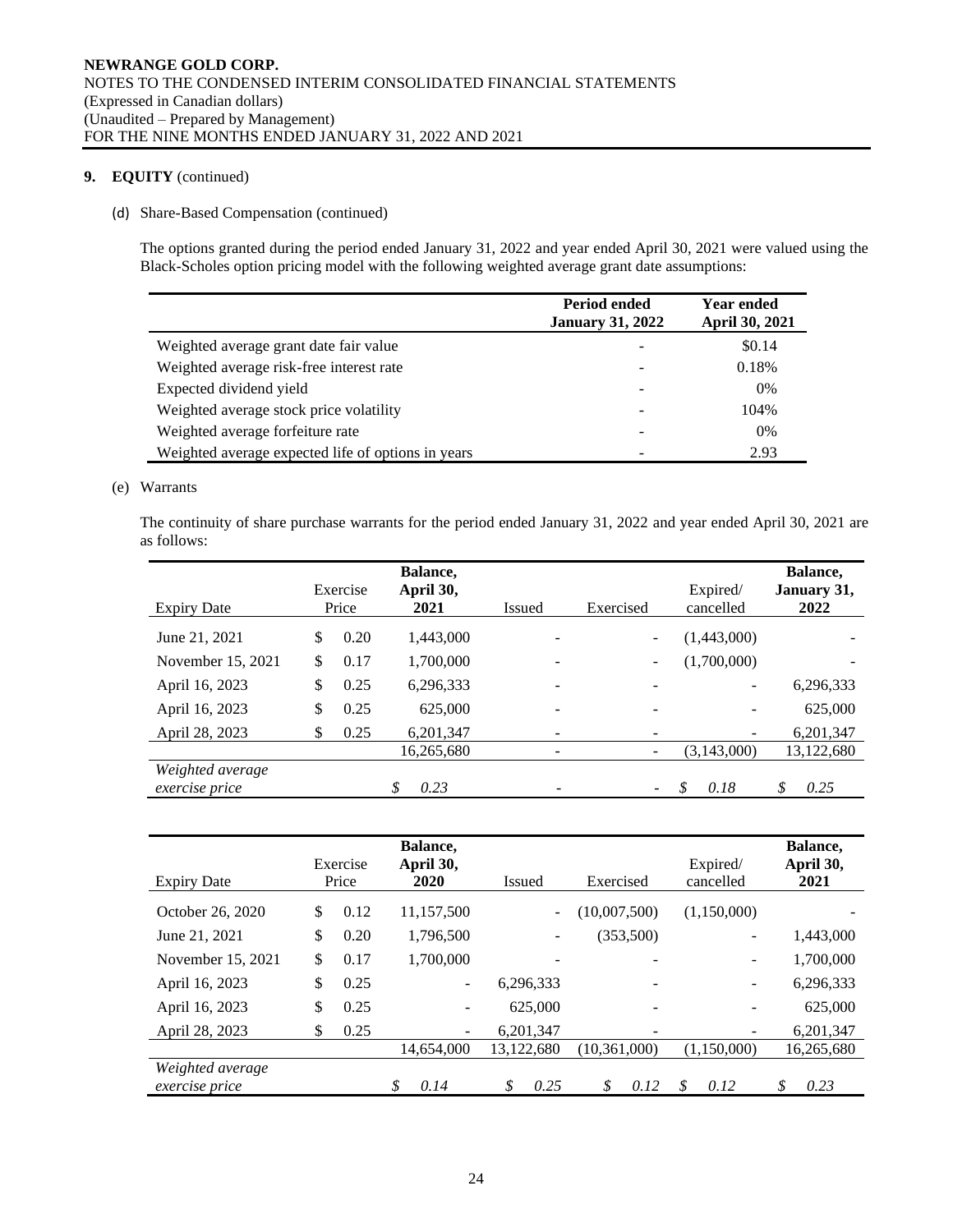# **9. EQUITY** (continued)

#### (e) Warrants (continued)

The compensatory warrants issued during the period ended January 31, 2022 and year ended April 30, 2021 were valued using the Black Scholes option pricing model with the following assumptions:

|                                                    | Period ended<br><b>January 31, 2022</b> | <b>Year ended</b><br>April 30, 2021 |
|----------------------------------------------------|-----------------------------------------|-------------------------------------|
| Weighted average grant date fair value             |                                         | \$0.14                              |
| Weighted average risk-free interest rate           |                                         | 0.29%                               |
| Expected dividend yield                            |                                         | 0%                                  |
| Weighted average stock price volatility            |                                         | 97%                                 |
| Weighted average forfeiture rate                   |                                         | 0%                                  |
| Weighted average expected life of options in years |                                         | 2.00                                |

# **10**. **SEGMENTED INFORMATION**

The Company operates in a single reportable operating segment, being the exploration and development of mineral properties. Summarized financial information for the geographic segments the Company operates in are as follows:

|                     |   | Canada  | USA |           |    | <b>Total</b> |
|---------------------|---|---------|-----|-----------|----|--------------|
| January 31, 2022    |   |         |     |           |    |              |
| Mineral properties  | S | 400,750 | S   | 2,130,998 | \$ | 2,531,748    |
| Land and equipment  | S | 16.236  | S   | 56,651    | S  | 72.887       |
| April 30, 2021      |   |         |     |           |    |              |
| Mineral properties  | S | 265,750 | \$  | 1,624,759 | S  | 1,890,509    |
| Land and equipment  | S | 19.215  | S   | 32,177    | \$ | 51,392       |
| Right-of-use assets |   |         |     | 5,139     |    | 5,139        |

# **11. RELATED PARTY TRANSACTIONS**

The aggregate value of transactions and outstanding balances relating to key management personnel, being officers and directors, were as follows:

| For the period ended January 31, 2022                                   | <b>Salary or Fees</b>   | <b>Share-Based</b><br><b>Payment</b> | Total         |                   |
|-------------------------------------------------------------------------|-------------------------|--------------------------------------|---------------|-------------------|
| Management and Director Compensation***<br>Cross Davis & Company LLP ** | \$<br>274.141<br>47,250 | \$                                   | -S            | 274,141<br>47,250 |
|                                                                         | \$<br>321,391           | \$                                   |               | 321,391           |
| For the period ended January 31, 2021                                   | <b>Salary or Fees</b>   | <b>Share-Based</b><br><b>Payment</b> |               | <b>Total</b>      |
| Management Compensation***<br>Cross Davis & Company LLP <sup>**</sup>   | \$<br>328,492<br>47,250 | \$                                   | <sup>\$</sup> | 328,492<br>47,250 |
|                                                                         | 375.742                 | \$<br>$\overline{\phantom{a}}$       |               | 375.742           |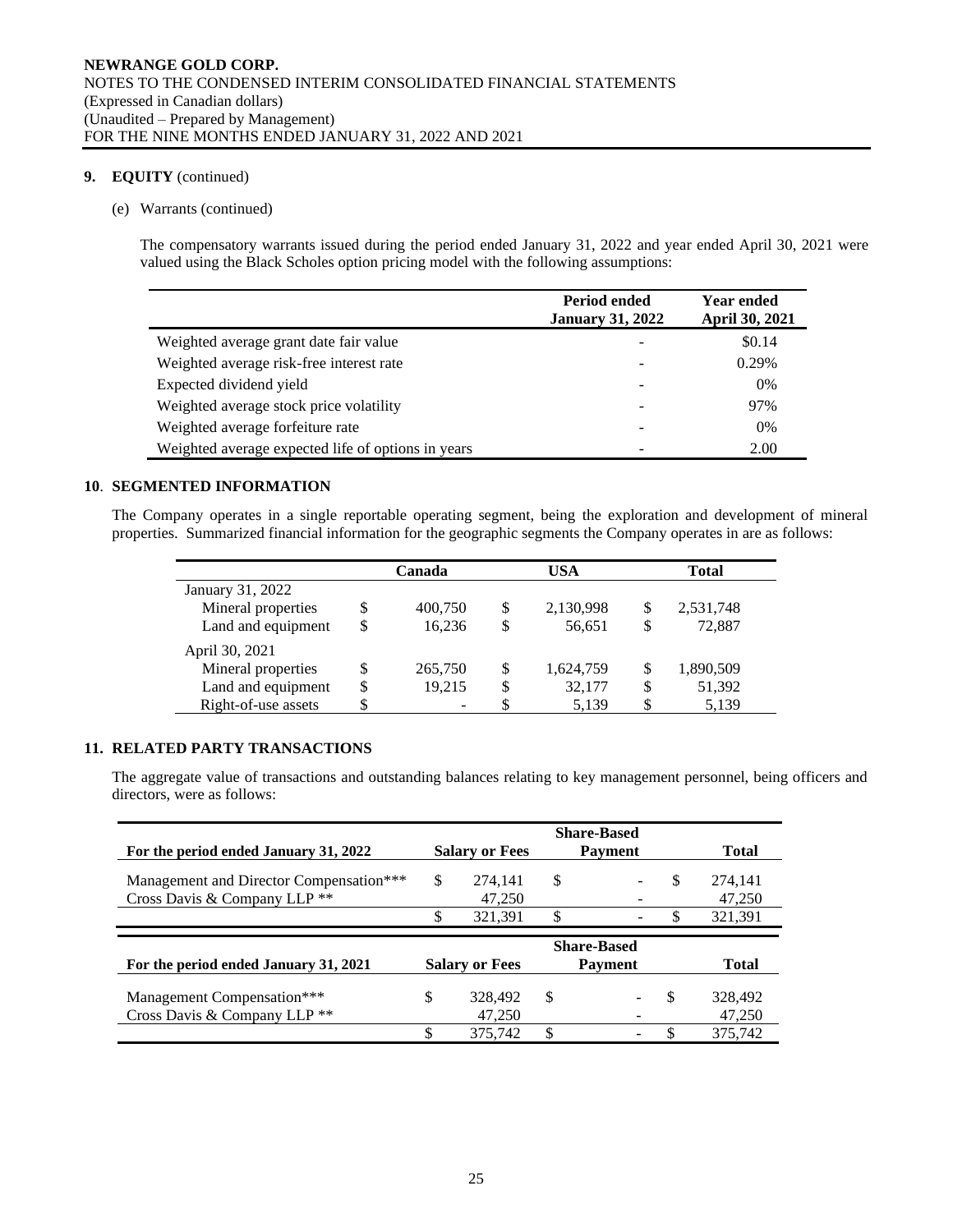# **11. RELATED PARTY TRANSACTIONS** (continued)

|                           | January 31, |         |  | April 30, |  |  |
|---------------------------|-------------|---------|--|-----------|--|--|
| Related party liabilities | 2022        |         |  | 2021      |  |  |
| Due to Management*        |             | 157 570 |  | 108.240   |  |  |

\* Due to management consists of fees owing to three key management personnel for consulting fees.

\*\* Cross Davis & Company LLP provides management services including a chief financial officer, a corporate secretary, accounting staff, administration staff and office space to the Company. At January 31, 2022, the Company has prepaid of \$Nil (April 30, 2021 – \$10,500) to Cross Davis for future services.

\*\*\* Included in administration and office costs and exploration expenditures.

# **12**. **FINANCIAL AND CAPITAL RISK MANAGEMENT**

#### **Financial Risk Management**

The Company's financial instruments are exposed to certain financial risks, which include currency risk, credit risk, liquidity risk and interest rate risk.

#### **Foreign currency risk**

The Company is exposed to the financial risk related to the fluctuation of foreign exchange rates. The Company operates in Canada and the United States. The Company funds cash calls to its subsidiary companies outside of Canada in US dollars ("USD"). The greatest risk is the exchange rate of the Canadian dollar relative to the US dollar, as a significant change in this rate could have an effect on the Company's results of operations, financial position or cash flows. The Company has not hedged its exposure to currency fluctuations.

|                                                  | <b>January 31, 2022</b><br>("USD") | April 30, 2021<br>("USD") |
|--------------------------------------------------|------------------------------------|---------------------------|
| Cash<br>Accounts payable and accrued liabilities | \$<br>33,938 \$<br>(162,980)       | 35,765<br>(13, 643)       |
| Net exposure                                     | (129,042)                          | 22,122                    |
| Canadian dollar equivalent                       | \$<br>S<br>(164, 795)              | 27,200                    |

Based on the above net exposures as at January 31, 2022, and assuming that all other variables remain constant, a 10% change in the value of the Canadian dollar against the above foreign currencies would result in an increase / decrease of approximately \$16,479 (April 30, 2021 - \$2,720) to net loss for the period.

# **Credit Risk**

The Company's cash is mainly held through large insured Canadian and the United States financial institutions and, accordingly, credit risk is minimized.

# **Liquidity Risk**

Liquidity risk is the risk that the Company will not be able to meet its financial obligations as they fall due. The Company manages liquidity risk through the management of its capital resources.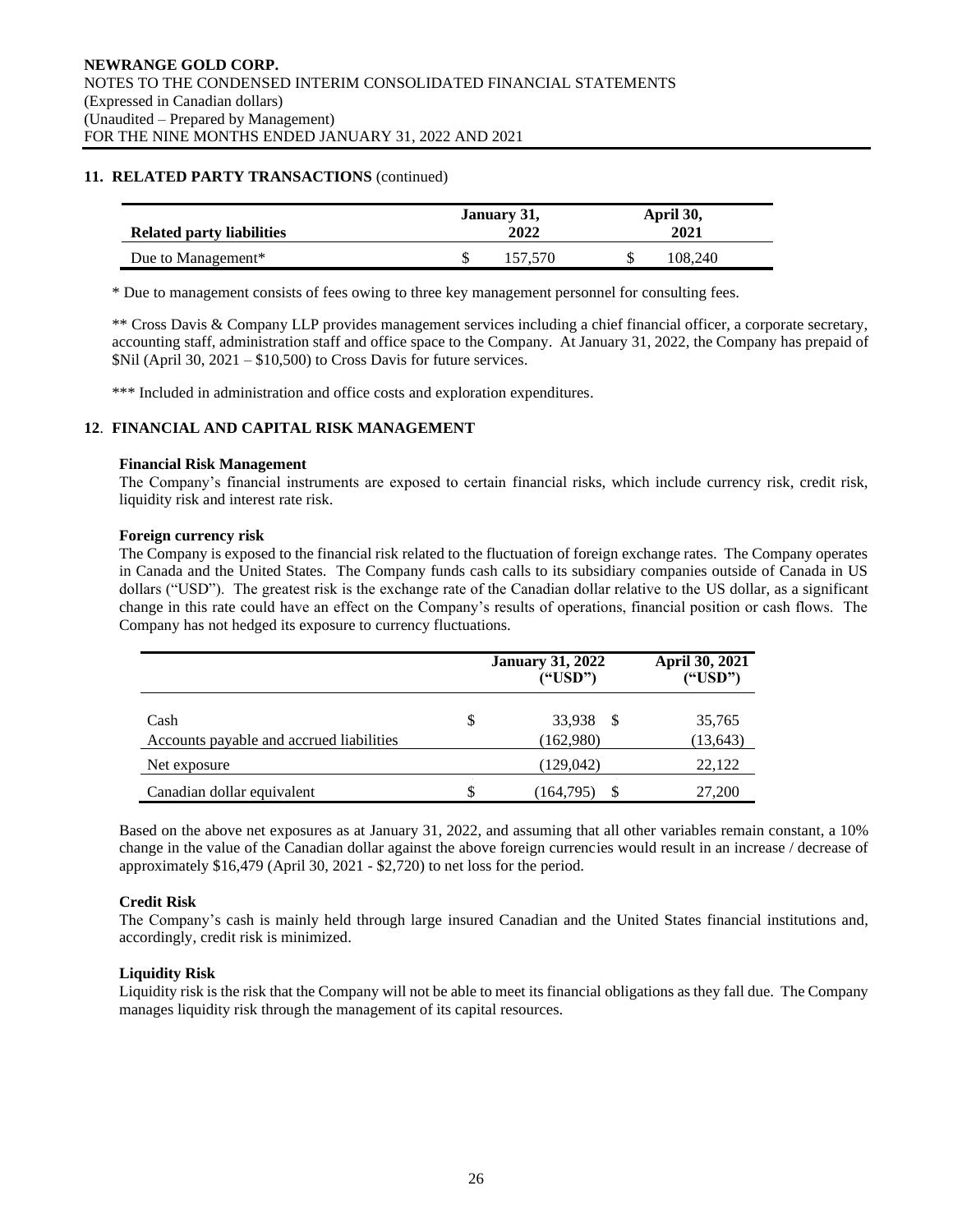# **12**. **FINANCIAL AND CAPITAL RISK MANAGEMENT** (continued)

#### **Interest Rate Risk**

Interest rate risk is the risk that the fair value or future cash flows of a financial instrument will fluctuate because of changes in the market interest rates. There is currently minimal interest rate risk.

#### **Management of Capital**

The Company's objectives when managing capital are to safeguard the Company's ability to continue as a going concern in order to pursue the exploration and evaluation of its mineral properties. The Company relies mainly on equity issuances to raise new capital and on entering into joint venture agreements on certain properties which enables it to conserve capital and to reduce risk. In the management of capital, the Company includes the components of equity. The Company prepares annual estimates of exploration and administrative expenditures and monitors actual expenditures compared to the estimates to ensure that there is sufficient capital on hand to meet ongoing obligations. The Company's investment policy is to invest its cash in savings accounts or highly liquid short-term deposits with terms of one year or less and which can be liquidated after thirty days without interest or penalty. The Company will have to raise additional financing to cover its exploration and administrative costs for the next twelve months. The Company's approach to the management of capital did not change during the period ended January 31, 2022.

# **13. FINANCIAL INSTRUMENTS**

The carrying value of its financial assets and liabilities approximates their fair value as at January 31, 2022 due to their short term maturity except for investments in marketable securities which are carried at fair value and measured at Level 1 inputs of the fair value hierarchy. The Company classifies its financial liabilities, comprised of accounts payable and accrued liabilities, related party payables, loan payable, and lease liability as financial liabilities at amortized cost.

|                   | <b>Period ended</b><br><b>January 31, 2022</b> |         | <b>Period ended</b><br><b>January 31, 2021</b> |         |  |
|-------------------|------------------------------------------------|---------|------------------------------------------------|---------|--|
| Consulting        | \$                                             | 173,644 | \$                                             | 207,340 |  |
| Financial expense |                                                | 10,391  |                                                | 8,657   |  |
| Office            |                                                | 87,010  |                                                | 88,980  |  |
| Rent              |                                                | 43,448  |                                                | 8,949   |  |
| Travel            |                                                | 55,102  |                                                | 16,125  |  |
|                   | \$                                             | 369,593 |                                                | 330,051 |  |

#### **14. ADMINISTRATION AND OFFICE COSTS**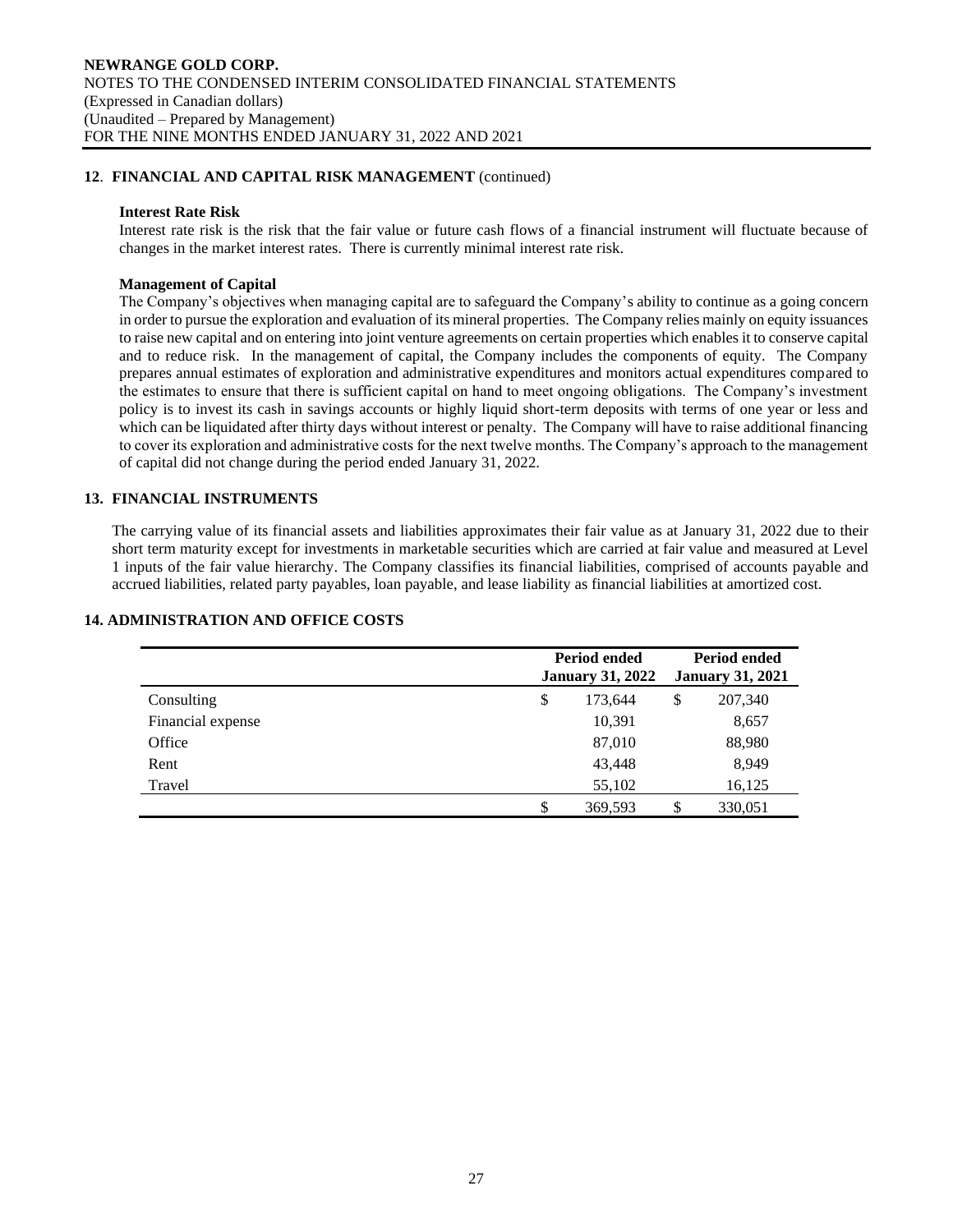# **15. DISPOSAL GROUP HELD FOR SALE AND DISCONTINUED OPERATIONS**

During the year ended April 30, 2020, the Company negotiated an agreement with a private Australian company, Andean Mining Corporation Pty Ltd. ("Andean"), for the sale of the Company's wholly owned subsidiary, Corporacion Minera de Colombia S.A. ("CMC"). During the year ended April 30, 2021, the Company and Andean signed the SPA and concluded the sale of CMC. The sale included the sale of EI Dovio and Anori mineral properties, both of which were 100% owned by the Colombian subsidiary, for US\$1,000,000. During the year ended April 30, 2020, the Company received US\$250,000 from Andean towards the El Dovio option agreement (Note 5) which was applied against the US\$1,000,000. During the year ended April 30, 2021, the Company received the remaining US\$750,000. To date the Company has also received 2,927,889 common shares of Andean. As a result, the Company recorded income from discontinued operations of \$965,627 (April 30, 2020 - \$138,650).

As at April 30, 2020, CMC was classified as a separate disposal group held for sale. Accordingly, the assets and liabilities of CMC were reallocated to available for sale assets and available for sale liabilities. As at April 30, 2020, the available for sale assets consist of \$3,023 in cash, \$53,729 of other receivable and \$7 of prepaid expenses. The available for sale liabilities include accounts payable of \$34,311.

As at April 30, 2020, as a result of the pending sale of the Yarumalito property (Note 5), the Company reclassified the carrying values of the Yarumalito project totaling \$484,275 and land totaling \$55,854 as assets held for sale.

During the year ended April 30, 2021, both Yarumalito and CMC were sold. The discontinued results from the Company's operations in Colombia during the period ended January 31, 2022 and the year ended April 30, 2021 are presented below:

|                                     | Nine months<br>ended<br>January 31,<br>2022 |   | Year<br>ended<br>April 30,<br>2021 |  |
|-------------------------------------|---------------------------------------------|---|------------------------------------|--|
|                                     |                                             |   |                                    |  |
| Sale of Yarumalito                  | \$<br>$\sim$                                | S | 885,714                            |  |
| Sale of land                        |                                             |   | 186,552                            |  |
| Gain on disposal of database        |                                             |   | 35,055                             |  |
| Disposal of CMC                     |                                             |   | 965,627                            |  |
| Income from discontinued operations | \$                                          | S | 2,072,948                          |  |

The total breakdown of cash flows from discontinued operations are as follows:

|                                                                        | Nine months<br>ended<br>January 31,<br>2022 |  | Year<br>ended<br>April 30,<br>2021 |           |
|------------------------------------------------------------------------|---------------------------------------------|--|------------------------------------|-----------|
|                                                                        |                                             |  |                                    |           |
| Net cash provided by operating activities                              | \$                                          |  | S                                  | 1,227,702 |
| Net cash provided by investing activities                              |                                             |  |                                    |           |
| Change in cash during the year                                         | \$                                          |  |                                    | 1,227,702 |
| Non-cash transactions during the year                                  |                                             |  |                                    |           |
| Marketable securities received for the Yarumalito project (Notes 5, 8) | \$                                          |  | S                                  | 1.369.989 |